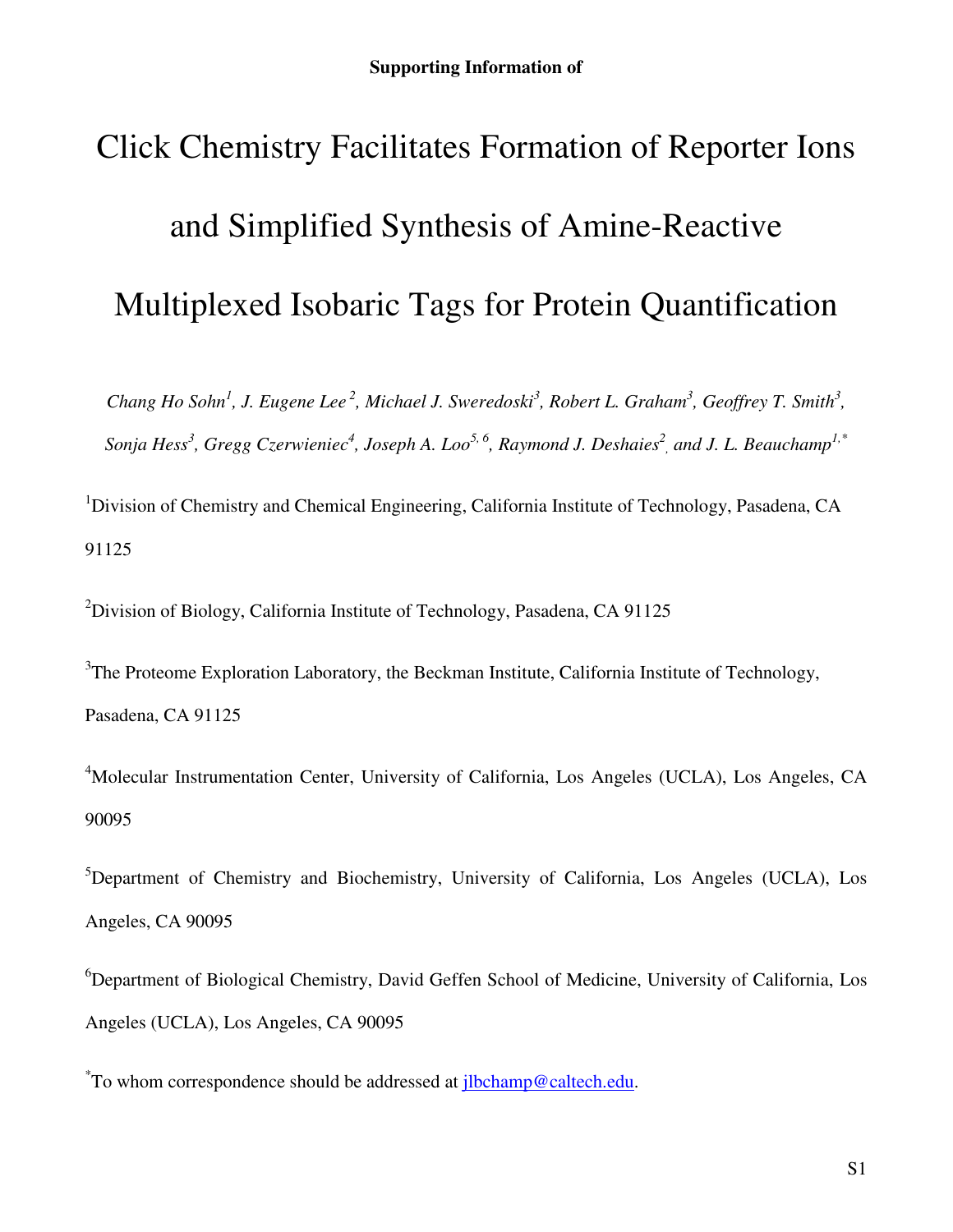# **Table of Contents**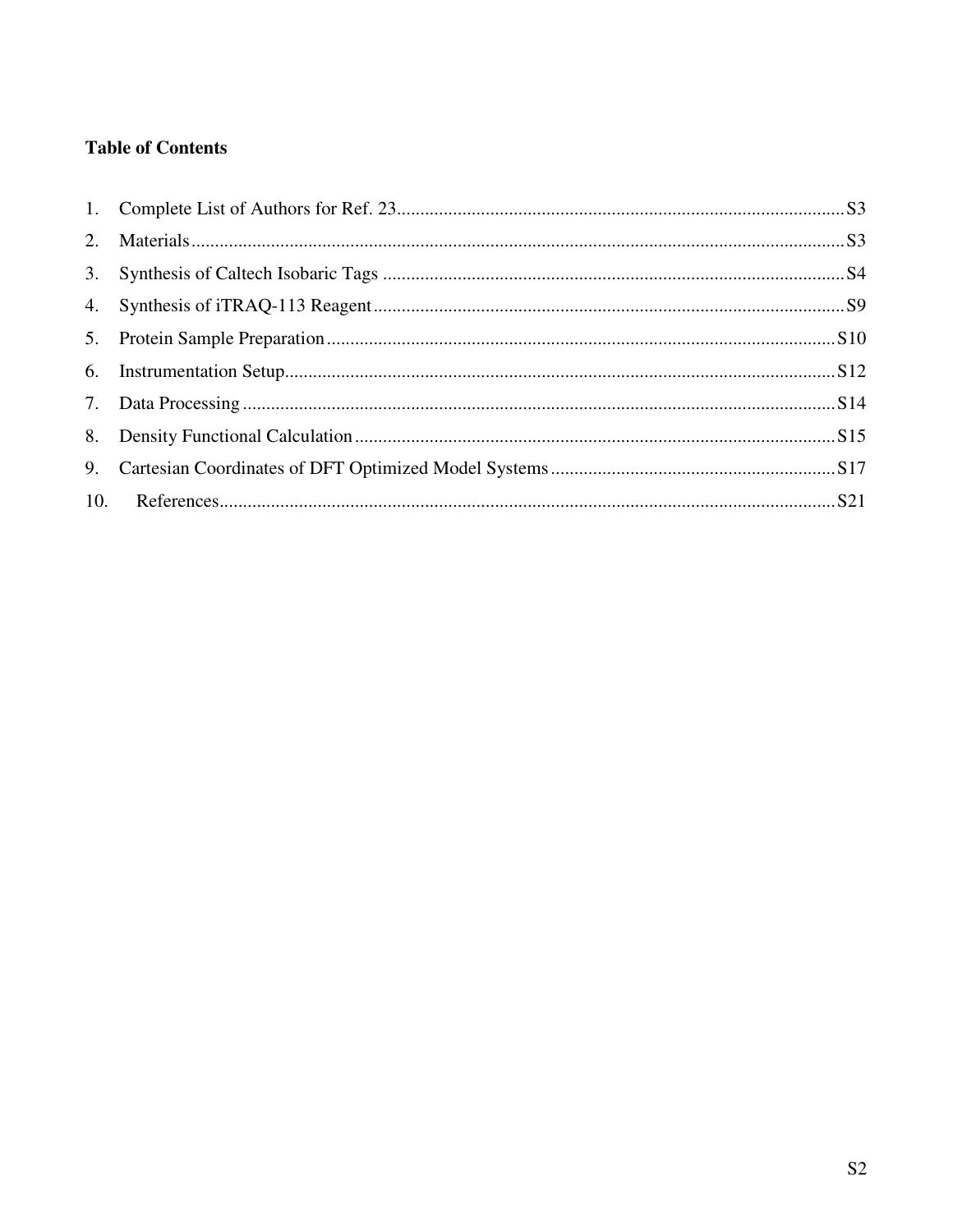#### <span id="page-2-0"></span>**1. Complete List of Authors for Ref. 23**

(23) Ross, P. L.; Huang, Y. N.; Marchese, J. N.; Williamson, B.; Parker, K.; Hattan, S.; Khainovski, N.; Pillai, S.; Dey, S.; Daniels, S.; Purkayastha, S.; Juhasz, P.; Martin, S.; Bartlet-Jones, M.; He, F.; Jacobson, A.; Pappin, D. J. *Mol. Cell. Proteomics* **2004**, *3*, 1154.

#### **2. Materials**

Allyl bromide-*d*5 was purchased from C/D/N isotopes Inc. (Quebec, Canada). MagneHis Ni-Particles and sequencing grade trypsin was purchased from Promega (Madison, WI). The model peptide, VIP (residue 1-12), HSDAVFTDNYTR, was acquired from Anaspec (Fremont, CA). High Capacity Neutravidin Agarose Resin, n-dodecyl-β-D-maltoside, and SuperSignal West Dura Extended Duration chemiluminescent substrate were from Thermo Scientific (Rockford, IL). Lysyl endopeptidase (LysC) was from Wako Chemicals USA (Richmond, VA). Cell culture reagents, Flip-In T-REx 293 cells, plasmids, and monoclonal antibodies for Cul1 and Cand1 were from Invitrogen (Carlsbad, CA). Plasmid DNA containing the human Cul1 sequence was purchased from Open Biosystems (Huntsville, AL). MLN4924 was a generous gift from Millennium: The Takeda Oncology Company (Cambridge, MA). All other general chemicals were purchased from Fisher Scientific (Hampton, NH), VWR International (West Chester, PA), and Sigma-Aldrich (St. Louis, MO) and used as received without further purification.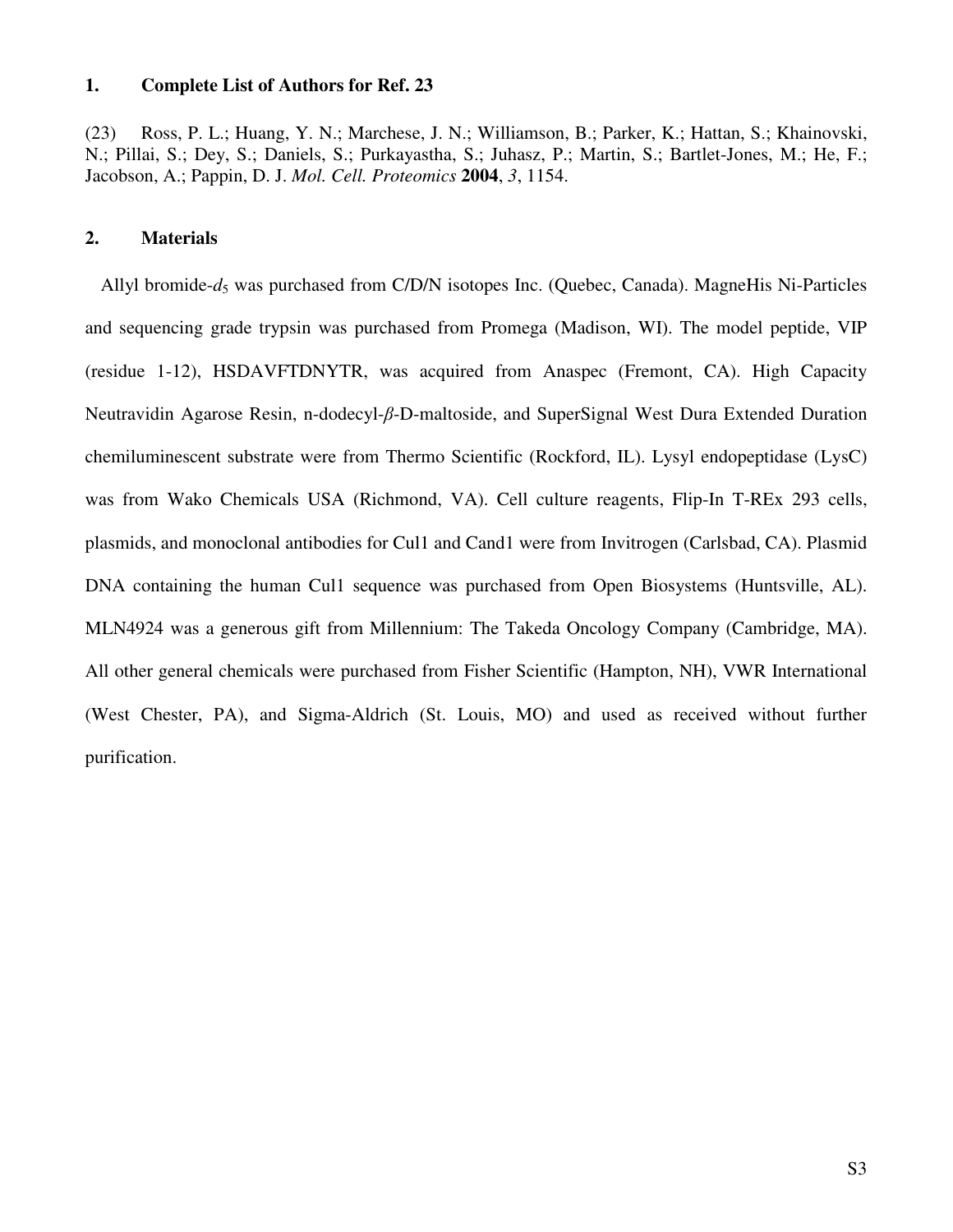#### <span id="page-3-0"></span>**3. Synthesis of Caltech Isobaric Tags**

Figure S1. Synthesis of CIT



Figure S1. Synthesis of CIT reagents. a) THF,  $K_2CO_3$ , TEAI, reflux 18 h, 56%. b) THF,  $K_2CO_3$ , TEABr, reflux 18 h,  $R_1 =$ Allyl- $d_0$ -bromide, 56% (4a),  $R_1 =$  Ally- $d_5$ -bromide, 67% (4b). c) 0.4 eq Na ascorbate, 0.1 eq CuSO4, 0.01 eq TBTA, DMSO/H<sub>2</sub>O, RT 4 h, R<sub>2</sub> = Allyl-*d<sub>5</sub>*-azide, 72% (heavy tag, **5a**), R<sub>2</sub> = Allyl-*d<sub>0</sub>*-azide, 69% (light tag, **5b**). d) 2M KOH, THF, RT overnight, *quantitative* (heavy tag, **6a**), 97% (light tag, **6b**). e) TFA-NHS, DMF, RT overnight, 24% (heavy tag, **7a**), 23% (light tag, **7b**). THF = tetrahydrofuran, TEAI = tetraethylammonium iodide, TEABr = tetraethylammonium bromide, TBTA = tris[(1-*t*-butyl-1*H*-1,2,3-triazol-4-yl)methyl]amine, DMSO = dimethyl sulfoxide, TFA-NHS = trifluoroacetic *N*hydroxysuccinimide ester, DMF = *N,N'*-dimethyl formamide.

#### *6-Iodo-hex-1-yne* (**1)**

In a flame-baked, one neck 250 mL round bottom flask, 40 mmol of 6-chloro-1-hexyne (~5 mL) was dissolved in 25 mL of acetone with 80 mmol of sodium iodide  $(-12 \text{ g})$  and refluxed for 2 days with thin layer chromatography (TLC) check. After filtration, the mixture was diluted by diethylether. The organic layer was washed with water,  $Na<sub>2</sub>S<sub>2</sub>O<sub>4</sub>$  and brine and dried over MgSO<sub>4</sub>. The resulting solution was concentrated *in vacuo* with caution (the product is slightly volatile). The desired product, 6-iodo-1 hexyne (5.58 g, 26.4 mmol, **1**) was acquired as a brownish oil. Yield: 66%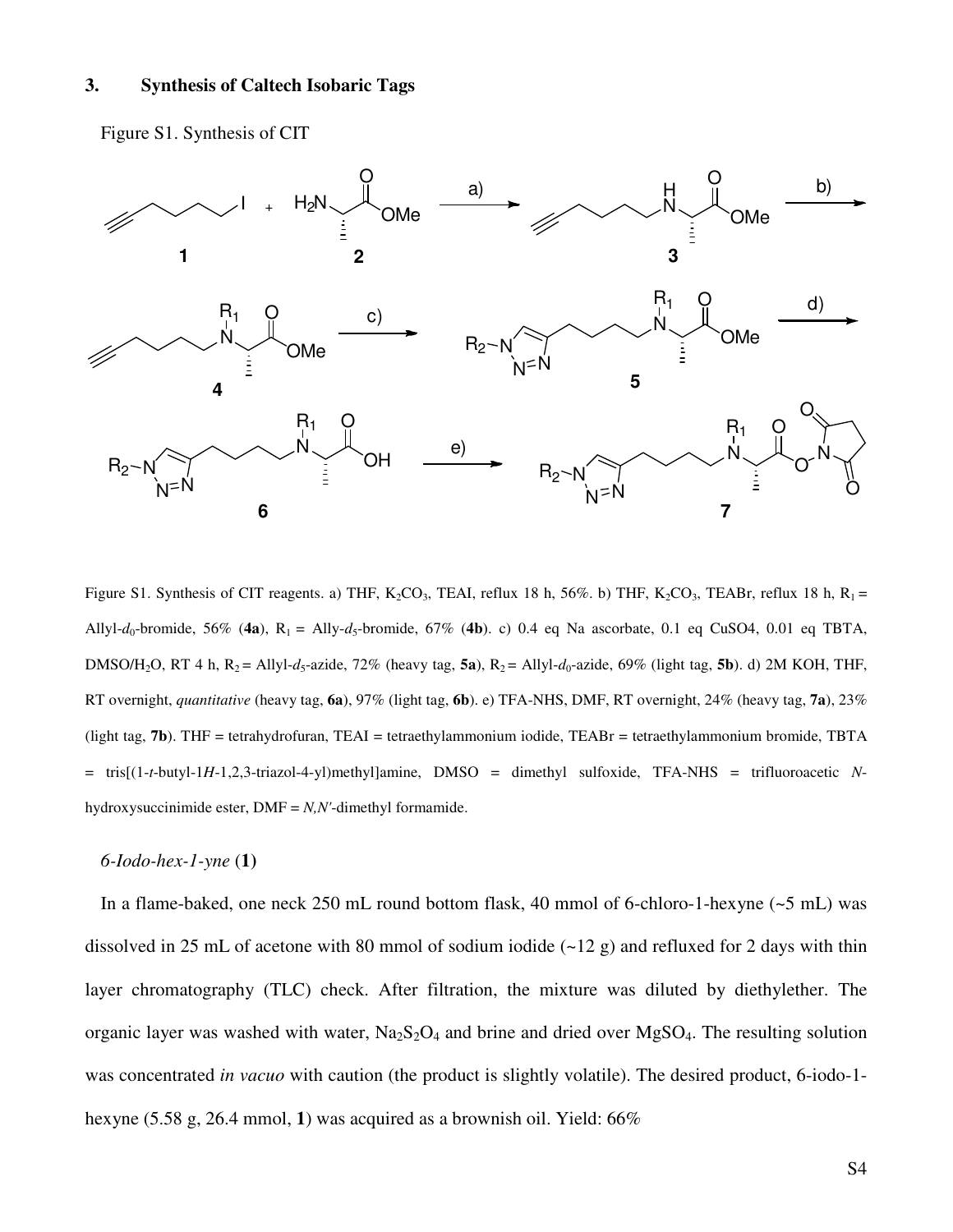#### *N-(5-hexynyl) L-alanine methyl ester* (**3**)

In a flame-baked, two neck 100 mL round bottom flask, 20 mmol of L-alanine methyl ester hydrochloride,  $2$  (2.8 g), 40 mmol of  $K_2CO_3$  (5.53 g), and 20 mmol of tetrabutylammonium iodide (TBAI, 7.39 g) were charged under a stream of dry  $N_2$  gas. 35 mL of tetrahydrofuran (THF) was slowly added and stirred for 15 min at RT. Then 2.6 mL of 6-iodo-hex-1-yne was added dropwise while the mixture was stirred. The reaction mixture was refluxed at ~70°C for 15-18 h with TLC check. After consumption of the starting material, the mixture was cooled to RT, diluted with diethylether, and filtered. The filtrate was further diluted with diethylether and filtered again. The solvent was removed *in vacuo* and the crude product was purified by flash chromatography on silica gel (1:2 = Hexane/EtOAc, 1% triethylamine) to give *N*-(5-hexynyl) L-alanine methyl ester (2.044 g, 11.2 mmol, **3**) as a yellow oil. Yield: 56%.  $R_f = 0.27$  (1:1 = Hexane/EtOAc); ESI-MS  $[M+H]^+ = m/z$  184.1; <sup>1</sup>H NMR (300 MHz, CDCl3): δ 3.70 (s, 3H), 3.32 (q, *J* = 7.0 Hz, 1H), 2.53 (m, 2H), 2.18 (m, 2H), 1.92 (t, *J* = 2.6 Hz, 1H), 1.56 (m, 5H), 1.27 (d,  $J = 7.0$  Hz, 3H); <sup>13</sup>C NMR (75 MHz, CDCl<sub>3</sub>):  $\delta$  176.29, 84.21, 68.41, 56.61, 51.74, 47.41, 29.20, 26.01, 19.11, 18.23.

 $N, N-(5-hexynyl)(allyl-d<sub>0</sub>)$  *L*-alanine methyl ester (4a) and  $N, N-(5-hexynyl)(allyl-d<sub>5</sub>)$  *L*-alanine methyl  $\text{cster}(\mathbf{4b})$ 

In a flame-baked, two neck 50 mL round bottom flask, 10 mL THF was charged under a stream of dry  $N_2$  gas. 6 mmol of  $K_2CO_3$  (0.83 g), and 6 mmol of tetrabutylammonium bromide (TBAB, 1.93 g) were slowly added and stirred for 15 min at RT. 3 mmol  $(0.55 \text{ g})$  of 3, and 4.5 mmol of allyl bromide- $d_0$ (0.544g, 0.38 mL) were slowly added dropwise using a syringe while the mixture was stirred. The reaction mixture was heated at ~55°C and reacted for 8 h with TLC check. After consumption of the starting material, the mixture was cooled to RT, diluted with diethylether and filtered. Filtration was repeated twice to remove the remaining TBAB completely. The solvent was removed *in vacuo* and the crude product was purified by flash chromatography on silica gel (20:1 = Hexane/EtOAc) to give **4a** (0.378 g, 1.69 mmol) as a transparent oil. Yield:  $56\%$ .  $R_f = 0.4$  (5:1 = Hexane/EtOAc); ESI-MS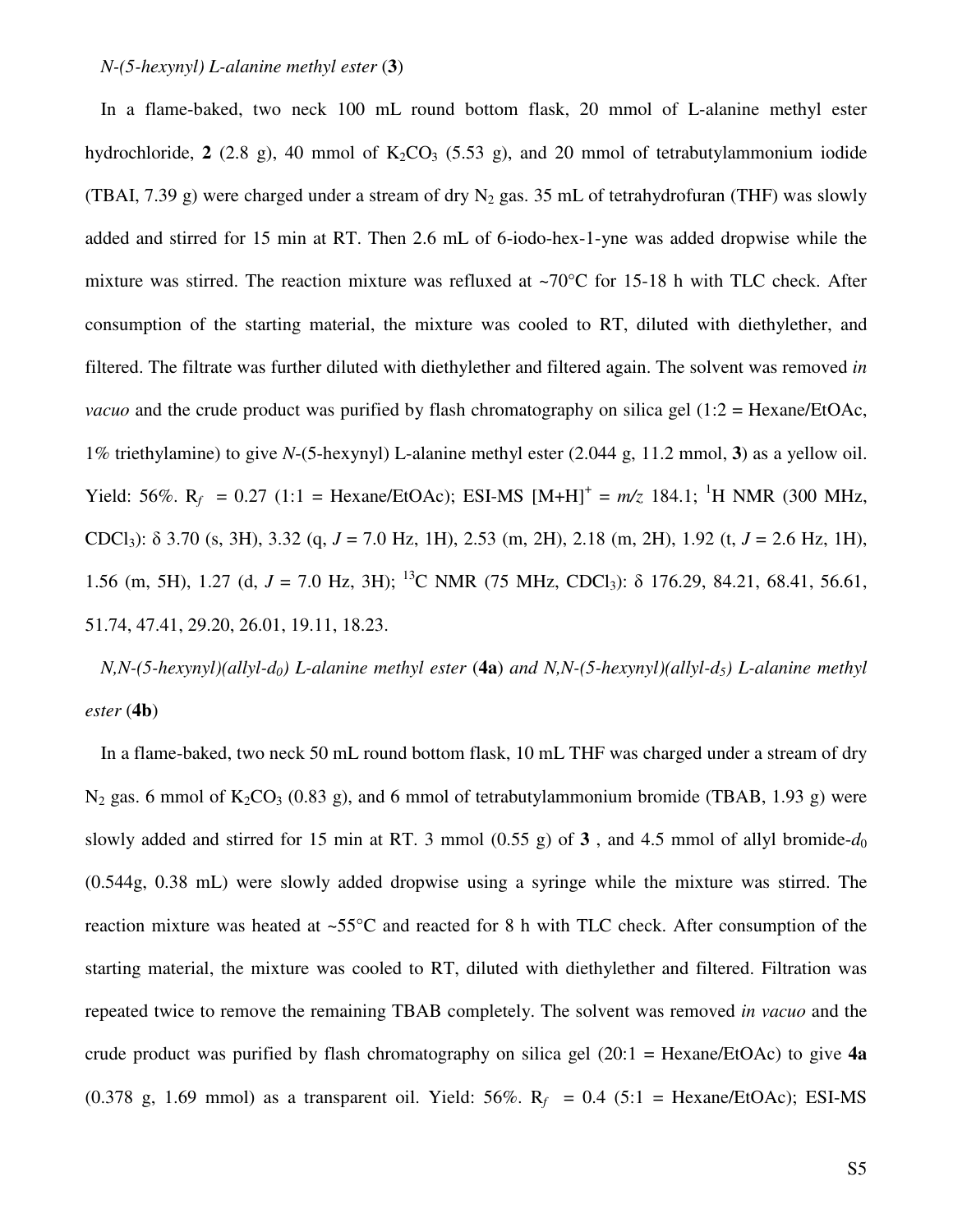$[M+H]$ <sup>+</sup> =  $m/z$  224.2; <sup>1</sup>H NMR (300 MHz, CDCl<sub>3</sub>):  $\delta$  5.79 (m, 1H), 5.12 (m, 2H), 3.67 (s, 3H), 3.54 (q, *J* = 7.3 Hz, 1H), 3.18 (m, 2H), 2.53 (m, 2H), 2.18 (m, 2H), 1.93 (t, *J* = 2.7 Hz, 1H), 1.52 (m, 4H), 1.24 (d,  $J = 7.3$  Hz, 3H); <sup>13</sup>C NMR (75 MHz, CDCl<sub>3</sub>):  $\delta$  174.45, 136.86, 116.78, 84.47, 68.24, 57.79, 54.20, 51.21, 49.85, 27.40, 26.07, 18.26, 14.88.

0.457g of *N,N*-(5-hexynyl)(allyl- $d_5$ ) L-alanine methyl ester (4b) (2.0 mmol) was obtained by the same procedure described above using 3.55 mmol of allyl bromide- $d_5$  (0.448 g). Yield: 67%. R<sub>f</sub> = 0.4 (5:1 = Hexane/EtOAc); ESI-MS  $[M+H]^+$  =  $m/z$  229.3; <sup>1</sup>H NMR (500 MHz, CDCl<sub>3</sub>):  $\delta$  3.68 (s, 3H), 3.54 (q, *J* = 7.08 Hz, 1H), 2.53 (m, 2H), 2.18 (m, 2H), 1.93 (t, *J* = 2.68 Hz, 1H), 1.52 (m, 4H), 1.25 (d, *J* = 7.08 Hz, 3H); <sup>13</sup>C NMR (125 MHz, CDCl3): δ 174.47, 136.16 (t, *J* = 23.48 Hz), 116.25 (quintet, *J* = 23.47 Hz), 84.47, 68.27, 57.76, 53.28 (quintet, *J* = 18.41 Hz), 51.22, 49.79, 27.39, 26.07, 18.26, 14.90.

#### *Allyl-d0 azide and allyl-d5 azide*

 $0.5$  M NaN<sub>3</sub> in DMSO was prepared as described in the literature by stirring the mixture at room temperature overnight.<sup>[1](#page-20-0)</sup> 1.1 eq of 0.5 M NaN<sub>3</sub> solution was mixed with the appropriate amount of allyl bromide  $(d_0/d_5)$  and stirred overnight. TLC monitored for the complete consumption of the starting material; unwanted dimerization of allyl azides was not observed in this condition. The resulting mixtures were used for the next steps without further purification or analysis.

*N,N-(4-(1-allyl-d5-1H-1,2,3-triazol-4-yl)butyl)(allyl-d0) L-alanine methyl ester* (**5a**) *and N,N-(4-(1 allyl-d0-1H-1,2,3-triazol-4-yl)butyl)(allyl-d5) L-alanine methyl ester* (**5b**)

The literature procedure was followed with some modifications.<sup>[2](#page-20-0)</sup> To *in situ* prepared allyl- $d_5$  azide solution  $(-1.2 \text{ eq})$ , 1.7 mmol  $(0.378 \text{ g})$  of  $4a$ , 0.17 mmol of  $CuSO<sub>4</sub>·5H<sub>2</sub>O$   $(42.5 \text{ mg}, 0.1 \text{ eq})$ , 0.68 mmol of sodium ascorbate (134.7 mg, 0.4 eq), 0.017 mmol of tris[(1-*t*-butyl-1*H*-1,2,3-triazol-4 yl)methyl]amine (TBTA) (7.3 mg, 0.01 eq), and an additional 2 mL of DMSO were added and stirred for 2 h at RT. Then, 2.4 mL of water was added and stirred for additional 2 h with TLC monitoring. After the complete consumption of the starting material, 4 mL of 1M NH<sub>4</sub>OH was added to remove residual CuN<sub>3</sub> and  $(Cu)_{2}N_3$ . The mixture was diluted using additional water and ethyl acetate. The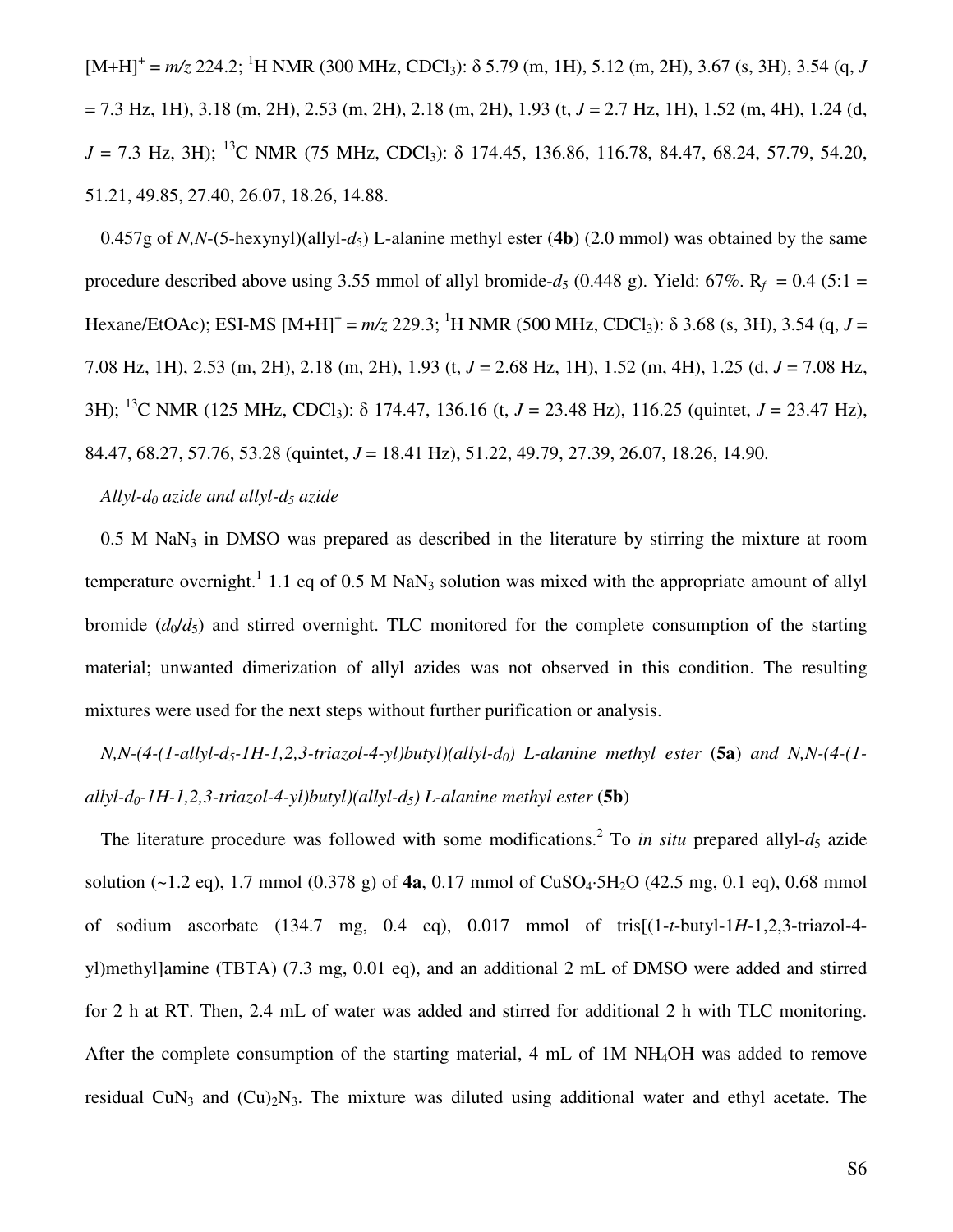aqueous layer turned blue due to the coordination of ammonia to copper ions. The organic layer was separated, and further extracted by ethyl acetate three times. The combined organic layer was then washed with brine, dried over MgSO<sub>4</sub> and concentrated *in vacuo*. The crude product was purified by flash chromatography on silica gel (1:1 = Hexane/EtOAc, 1% triethylamine) to give **5a** (0.379 g, 1.22 mmol) as a transparent oil. Yield: 72%.  $R_f = 0.3$  (1:1 = Hexane/EtOAc); ESI-MS  $[M+H]^+ = m/z$  312.3, CID of  $[M+H]^+$  produced  $m/z$  169.1 fragment; <sup>1</sup>H NMR (500 MHz, CDCl<sub>3</sub>):  $\delta$  7.25 (s, 1H), 5.76 (m, 1H), 5.14 (dd, *J* = 17.1, 1.22 Hz, 1H), 5.04 (d, *J* = 10 Hz, 1H), 3.64 (s, 3H), 3.51 (q, *J* = 7.08 Hz, 1H), 3.21 (dd, *J* = 14.6, 5.6 Hz, 1H), 3.09 (dd, *J* = 14.4, 6.9 Hz, 1H), 2.68 (t, *J* = 7.6 Hz, 2H), 2.52 (m, 2H), 1.54 (m, 4H), 1.21 (d, *J* = 7.08 Hz, 3H); <sup>13</sup>C NMR (125 MHz, CDCl3): δ 174.46, 148.43, 136.81, 130.94 (t, *J* = 24.9 Hz), 120.40, 119.21 (quintet, *J* = 24.9 Hz), 116.82, 57.85, 54.25, 51.85 (quintet, *J* = 23.9 Hz), 51.24, 50.20, 27.97, 27.06, 25.54, 14.83.

1.59 mmol of **4b** (0.363 g) was used for the same reaction described above to give **5b** (0.341 g, 1.10 mmol) as a transparent oil. Yield: 69%.  $R_f = 0.3$  (1:1 = Hexane/EtOAc); ESI-MS  $[M+H]^+ = m/z$  312.3, CID of  $[M+H]^+$  produced  $m/z$  164.1 fragment; <sup>1</sup>H NMR (500 MHz, CDCl<sub>3</sub>):  $\delta$  7.25 (s, 1H), 5.98 (m, 1H), 5.30 (dd, *J* = 10, 0.9 Hz, 1H), 5.25 (d, *J* = 17.1 Hz, 1H), 4.91 (d, *J* = 6.1 Hz, 2H), 3.65 (s, 3H), 3.51 (q, *J* = 7.1 Hz, 1H), 2.69 (t, *J* = 7.6 Hz, 2H), 2.52 (m, 2H), 1.55 (m, 4H), 1.22 (d, *J* = 7.1 Hz, 3H); <sup>13</sup>C NMR (125 MHz, CDCl<sub>3</sub>): δ 174.49, 148.45, 136.12 (t, *J* = 23 Hz), 116.29 (quintet, *J* = 22.6 Hz), 120.43, 119.78, 57.84, 53.33 (quintet, *J* = 19.3 Hz), 52.55, 51.24, 50.15, 27.98, 27.07, 25.55, 14.85.

*N,N-(4-(1-allyl-d5-1H-1,2,3-triazol-4-yl)butyl)(allyl-d0) L-alanine* (**6a**) *and N,N-(4-(1-allyl-d0-1H-1,2,3-triazol-4-yl)butyl)(allyl-d5) L-alanine* (**6b**)

1.22 mmol of **5b** (0.375 g) was charged to a 10mL one neck flask with 2 mL of THF and 2 mL of 2M KOH and stirred at RT for 10 h. The reaction was monitored by TLC and ESI-MS until the starting material was completely consumed. Upon completion of the reaction, THF was removed *in vacuo* and the aqueous layer was neutralized by ~2 mL of 2M HCl. Water was then completely removed *in vacuo* and the residue was reconstituted in acetonitrile (ACN). Insoluble KCl salt was filtered and ACN was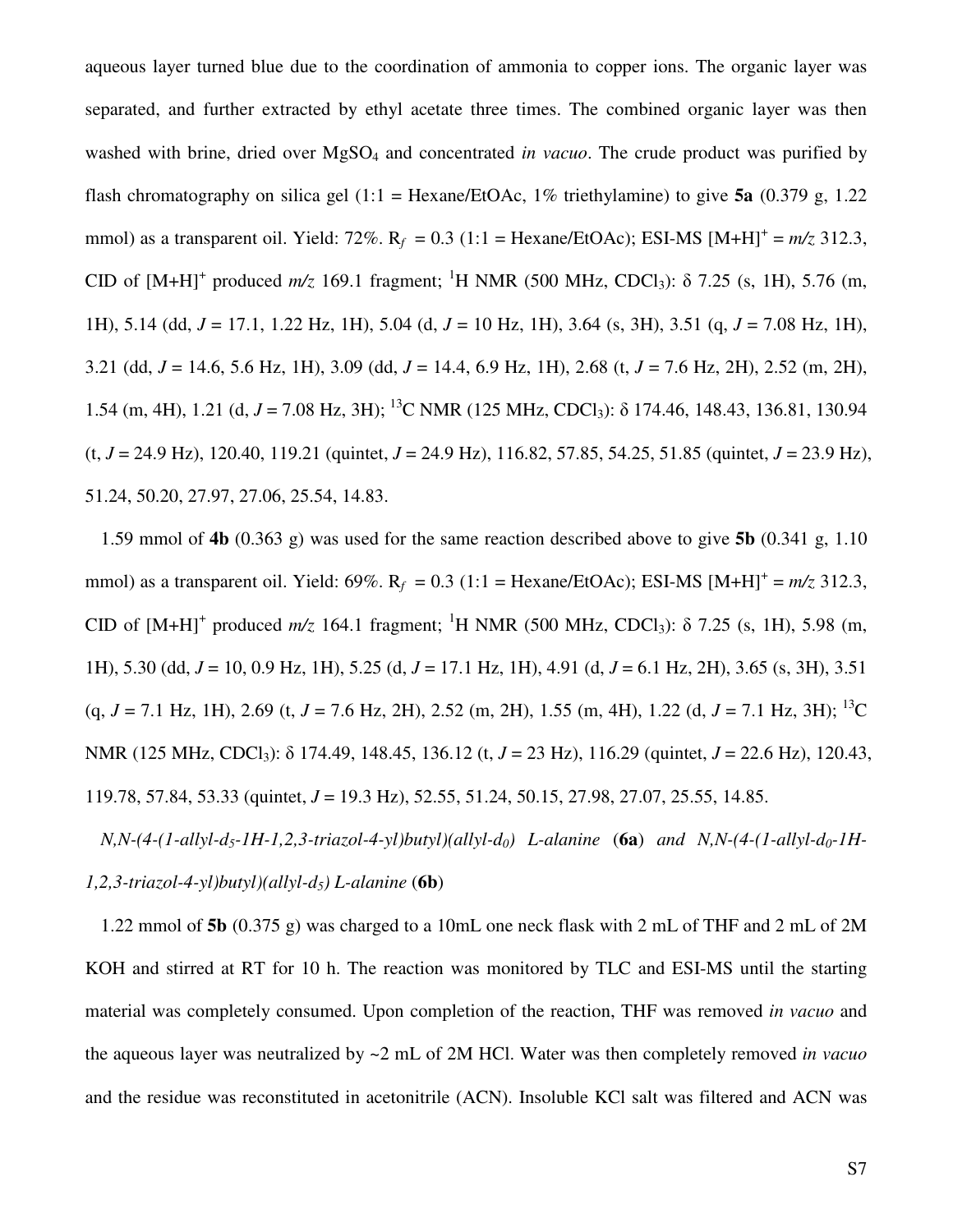removed *in vacuo*. The free acid of the alanine derivative, *N,N*-(4-(1-allyl- $d<sub>5</sub>$ -1*H*-1,2,3-triazol-4yl)butyl)(allyl-*d*0) L-alanine (**6a**) was recovered as a pale yellow oil. Yield: *quantitative*. ESI-MS  $[M+H]^{+} = m/z$  298.1; <sup>1</sup>H NMR (500 MHz, DMSO-d<sub>6</sub>): δ 10.62 (br, 1H), 7.90 (d, *J* = 2.2 Hz, 1H), 6.05 (m, 1H), 5.53 (d, *J* = 17.1 Hz, 1H), 5.45 (d, *J* = 10.5 Hz, 1H), 4.18 (q, *J* = 7.1 Hz, 1H), 3.83 (m, 2H), 3.15 (br, 2H), 2.64 (t, *J* = 7.6 Hz, 2H), 1.69 (m, 4H), 1.52 (d, *J* = 6.9 Hz, 3H).

Hydrolysis of **5b** (0.247 g, 0.79 mmol) using above-described procedure gave 0.230 g of **6b** (0.773 mmol) as a pale yellow oil. Yield: 97%. ESI-MS  $[M+H]^+ = m/z$  298.1; <sup>1</sup>H NMR (500 MHz, DMSO-d<sub>6</sub>): δ 10.54 (br, 1H), 7.89 (d, *J* = 4.2 Hz, 1H), 6.03 (m, 1H), 5.25 (m, 1H), 5.16 (m, 1H), 4.98 (m, 2H), 4.18 (q, *J* = 7.1 Hz, 1H), 3.15 (br, 2H), 2.64 (t, *J* = 7.3 Hz, 2H), 1.69 (m, 4H), 1.52 (d, *J* = 7.1 Hz, 3H).

*N,N-(4-(1-allyl-d5-1H-1,2,3-triazol-4-yl)butyl)(allyl-d0) L-alanine N-hydroxylsuccinimide ester* (**7a**) *and N,N-(4-(1-allyl-d0-1H-1,2,3-triazol-4-yl)butyl)(allyl-d5) L-alanine N-hydroxylsuccinimide ester* (**7b**)

In a flame-baked 50 mL one neck flask, 2.75g of *N*-hydroxysuccinimide was added to 14 mL of trifluoroacetic anhydride at RT under a stream of dry  $N_2$  gas and stirred for 4 h. The solvent was removed *in vacuo* overnight. A white crystalline product, trifluoroacetic *N*-hydroxysuccinimide ester (TFA-NHS) was obtained, stored in a dry desiccator, and used just before activation of free acids.

In a flame-baked 50 mL one neck flask, 87 mg of **6a** (0.29 mmol) and 75 mg of TFA-NHS were added to 1 mL of dry DMF, and stirred overnight at RT. After the complete consumption of the starting material (monitored by TLC), the reaction mixture was separated by flash chromatography on silica gel  $(1:1 = \text{Hexane/EtOAc})$  and yielded 28 mg of **7a** (~0.7 mmol) as a yellow oil. (Note: the poor recovery yields for the final products are observed due to the retained products on silica gel through the coordination of the highly *N*-substituted residues such as the 1,2,3-triazole and the tertiary amine. Other purification methods such as crystallization would improve the overall yield.) Yield: 24%. ESI-MS (100% ACN)  $[M+H]^+ = m/z$  395.1. The stock solution of the heavy tag  $(m/z)$  169 reporter ion) was prepared without further analysis by adding 20 µL dry DMSO to 1 mg of the NHS-ester product into each vial. Stock solutions were stored at −80°C. Each vial contained 1 mg of the reagent and was used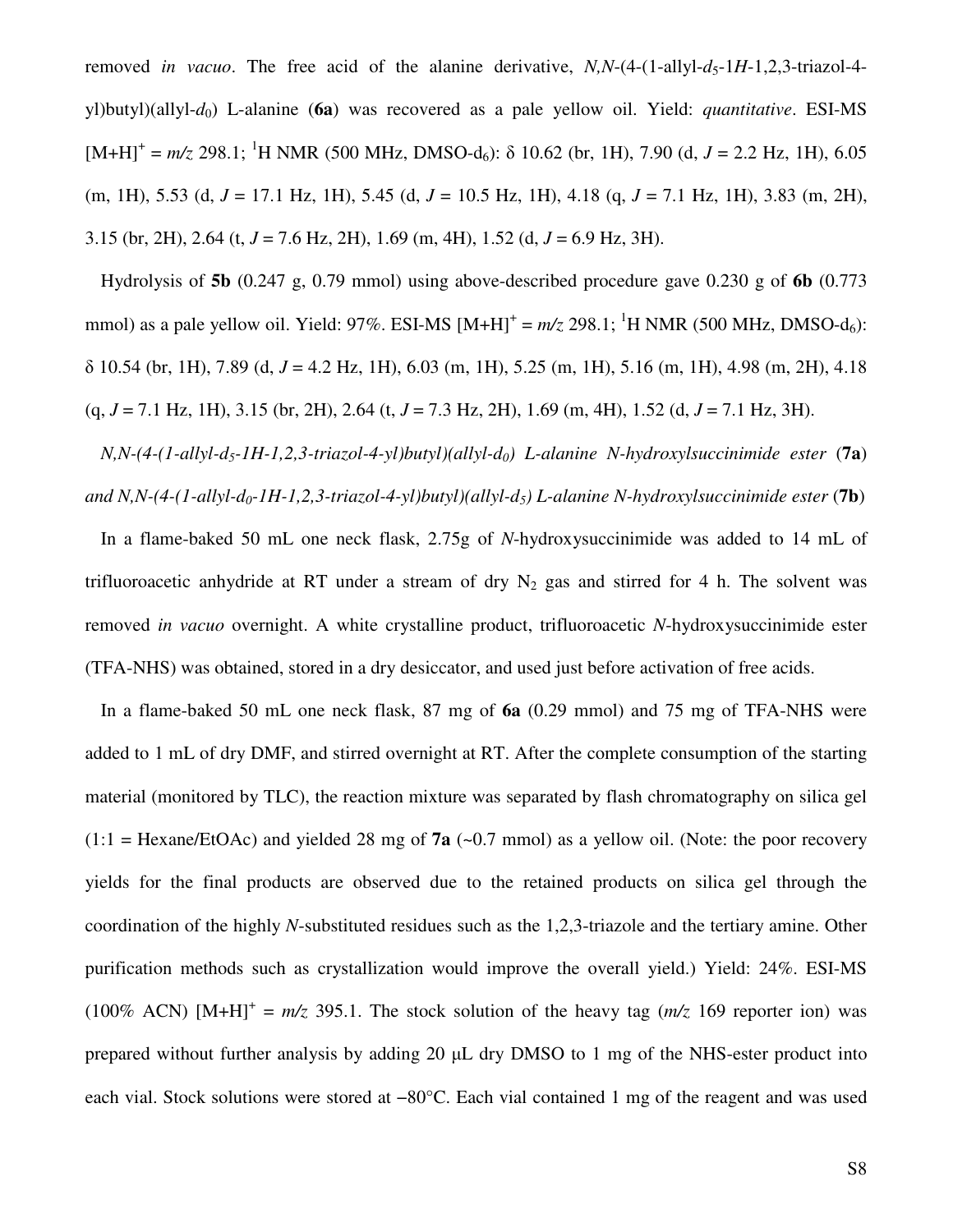<span id="page-8-0"></span>for each labeling experiment.

The same procedure was used for NHS ester activation of 52 mg of **6b** (0.175 mmol) and yielded 16 mg of the NHS-ester product **7b**. Yield: 23%. ESI-MS (100% ACN)  $[M+H]^{+} = m/z$  395.1. The stock solution vials of the light tag (*m/z* 164 reporter ion) were prepared as described above and stored at −80 °C.

#### **4. Synthesis of iTRAQ-113 Reagent**

#### *Methyl 2-(4-methylpiperazin-1-yl)acetate* (**8**)

To a mixture of 5 mmol of 1-methyl piperazine  $(0.5 \text{ g})$  and 6 mmol of  $K_2CO_3$  (0.83 g) in a flamebaked, two neck 100 mL round bottom flask under a stream of dry  $N_2$  gas was slowly added 15mL of tetrahydrofuran (THF) and stirred for 15 min at RT. While the mixture was stirred, 0.56 mL of methyl boromoacetate was added dropwise. The mixture was reacted at RT for 15-18 h with TLC check. After consumption of the starting material, the mixture was diluted with diethylether, and filtered. The solvent was removed *in vacuo* and the crude product was purified by flash chromatography on silica gel (5:1 = CHCl3/MeOH) to methyl 2-(4-methylpiperazin-1-yl)aceate (0.111 g, 0.65 mmol) as a pale yellow oil. Yield: 13%.  $R_f = 0.36$  (5:1 = CHCl<sub>3</sub>/MeOH); ESI-MS  $[M+H]^+ = m/z$  173.1, CID of  $[M+H]^+$  produced *m/z* 113.0 fragment; <sup>1</sup>H NMR (300 MHz, CDCl<sub>3</sub>): δ 3.68 (s, 3H), 3.18 (s, 2H), 2.52 (m, broad, 8H), 2.26  $(s, 3H)$ ; <sup>13</sup>C NMR (75 MHz, CDCl<sub>3</sub>):  $\delta$  170.70, 59.36, 54.71, 52.94, 51.70, 45.91.

#### *2-(4-methylpiperazin-1-yl)acetic acid* (**9**)

To a 10mL one neck flask with 2 mL of THF and 2 mL of 2M KOH, 51.3 mg of methyl 2-(4 methylpiperazin-1-yl)acetate was added and stirred at RT for 10 h. The reaction was monitored by TLC and ESI-MS until the starting material was completely consumed. Upon completion of the reaction, THF was removed *in vacuo* and the aqueous layer was neutralized using ~2 mL of 2M HCl. Water was then completely removed *in vacuo* and the residue was reconstituted by acetonitrile (ACN). Insoluble KCl salt was filtered and ACN was removed *in vacuo*. The free acid of the product was recovered as a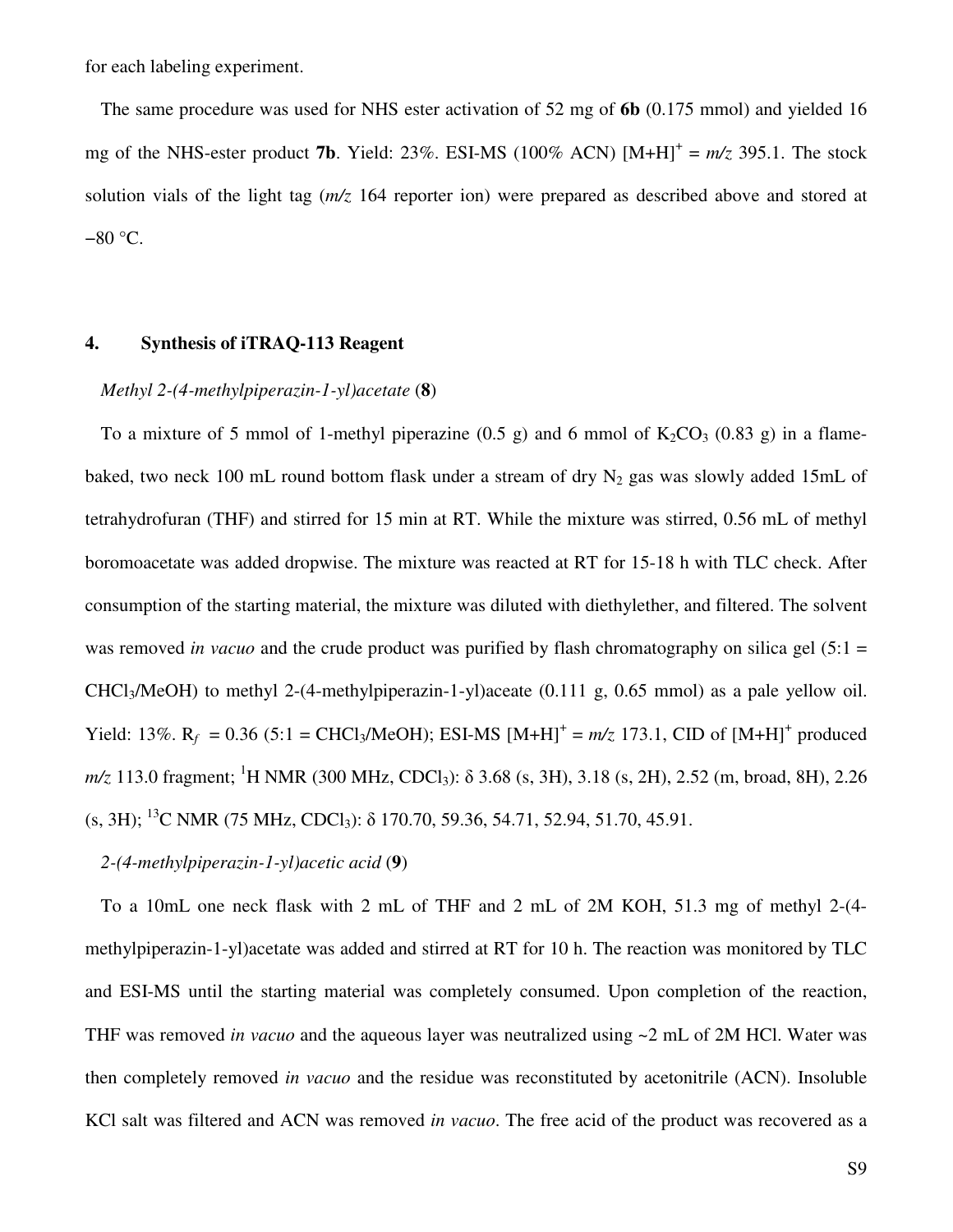<span id="page-9-0"></span>transparent gleasy oil. Yield: *quantitative*. ESI-MS [M+H]<sup>+</sup> =  $m/z$  159.1.

*N-hydroxylsuccinimide 2-(4-methylpiperazin-1-yl)acetate ester (iTRAQ-113)* (**10**)

In a flame-baked 15 mL glass vial, ~0.65 mmol of 2-(4-methylpiperazin-1-yl)acetic acid and 33.0 mg of TFA-NHS were added to 0.5 mL of dry DMF and 101 mg of *N*,*N*-diisopropylethylamine, and stirred overnight at RT. After the complete consumption of the starting material (TLC monitoring), the reaction mixture was used for peptide labeling without further purification. ESI-MS (100% ACN)  $[M+H]^{+} = m/z$ 256.1. The stock solution vials of the iTRAQ-113 reagent (*m/z* 113 reporter ion) were prepared as described above and stored at −80 °C.

#### **5. Protein Sample Preparation**

#### *Protein mixture digestion*

Equal amounts (by weight) of protein mixtures, bovine serum albumin, ovalbumin,  $α-$  and β-caseins, lysozyme were dissolved in water, reduced by 10 mM dithiothreitol (DTT) for 30 min at room temperature, alkylated by 5 mM iodoacetamide for 1 h in the dark and digested by trypsin (50:1, w/w) in 50 mM ammonium bicarbonate buffer for 15 h at 37 °C. The reaction was quenched by 5% formic acid, and the resulting peptide products were desalted with  $C_{18}$  spin columns (Satorious Stedim Biotech, Aubagne Cedex, France).

#### *Affinity purification and digestion of Cul1 and its associated proteins*

The applicability of CIT to the quantification of protein complexes in the cell was evaluated with Cul1. Cul1 is a ubiquitin ligase that attaches a ubiquitin chain on target substrates for proteasome-catalyzed degradation.<sup>[3](#page-20-0)</sup> Cul1 is a prototype of the cullin ligase family, and constitutes modular ligase complexes with many confirmed binding partners. The purification of Cul1 and its binding partners from the cells was carried out as described previously with minor modifications*.* [4](#page-20-0) Briefly, to facilitate the purification of Cul1, a HEK 293-derived stable cell line capable of expressing tagged Cul1 upon tetracycline treatment was constructed using the  $T-REx^{TM}$  (Tetracycline-regulated Expression) system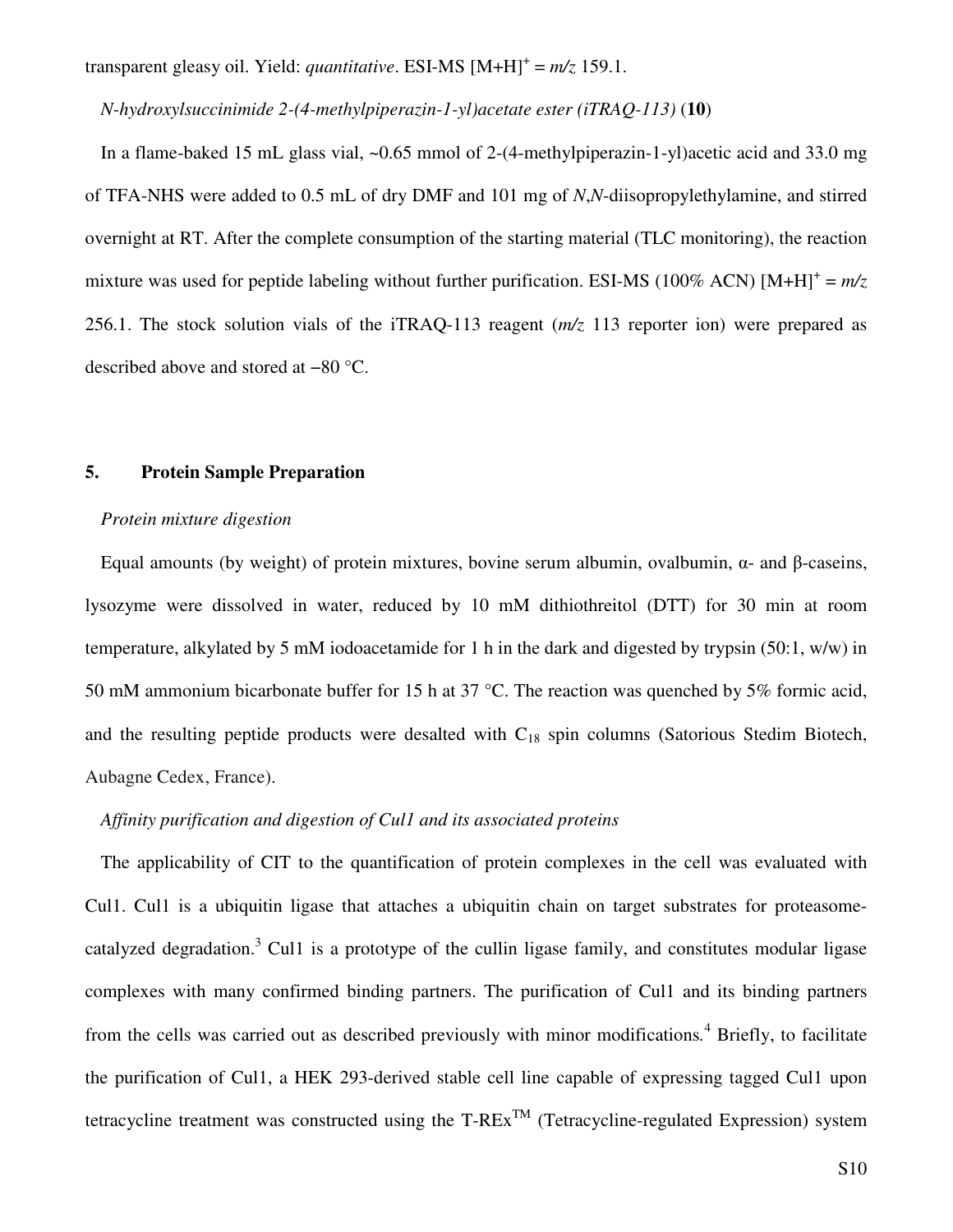(Invitrogen, Carlsbad, CA). The tandem tag we adopted consists of a hexa-histidine sequence and a biotinylation signal sequence.<sup>[5](#page-20-0)</sup> Biotinylation is catalyzed by endogenous biotin ligases, which are present in all eukaryotic cells.<sup>[6](#page-20-0)</sup> A specific lysine residue in the biotinylation signal sequence functions as an acceptor site for biotin *in vivo*. [7](#page-20-0)

Tagged Cul1 was induced with 1.0 µg/mL tetracycline for 4 h in the experiments aimed to quantify purified Cul1 complexes with an initial 1:2 mixing ratio for the light and heavy CIT labeling. For the quantification of differentially expressed Cul1 in the cell, 0.5 or 2.0 µg/mL tetracycline were added to the growth medium for 1 h or 4 h, respectively. Twenty-four hours after induction, cells were harvested and lysed for 30 min at 4  $^{\circ}$ C with the lysis buffer (0.050 M HEPES, pH 7.5, 0.0050 M Mg(OAc)2, 0.070 M KOAc, 10% glycerol, and 0.4% IGEPAL CA630). The lysate was centrifuged at 16,600 g at 4 °C for 20 min and the supernatant was used for purification. Tandem purification of tagged Cul1 and associated proteins was carried out using MagneHis Ni-particles from Promega and Streptavidincoupled Dynabeads from Invitrogen. Purified proteins were subjected to reduction by 10 mM DTT and alkylation by 5 mM chloroacetamide, sequential on-bead protease digestions, first with Lys-C (35 ng/mg lysate) for 4 h at 37 °C in 8 M urea (freshly prepared), and then with trypsin (30 ng/mg lysate) for 12 h at 37 °C in 2 M urea (freshly prepared). The resulting tryptic peptides were desalted with  $C_{18}$ spin columns.

#### *CIT Labeling*

The model peptide, VIP (residue 1-12, HSDAVFTDNYTR; 50 µg), was dissolved in 50 µL of 100 mM tetraethylammonium bicarbonate (pH 8.5) and 100 µL of ACN (66.7% organic phase) and labeled with 5  $\mu$ L of 5  $\mu$ g/ $\mu$ L DMSO stock solution of either light or heavy tag, by incubating for 2 h at RT. The reaction was quenched by adding 50 µL of 100 mM hydroxylamine and incubated for 7 h at RT. The mixture was acidified by adding 4 µL of formic acid and completely dried *in vacuo*. The residue was reconstituted using 100  $\mu$ L of 0.1% formic acid, desalted using the C<sub>18</sub> desalting tip, and eluted to 100 µL of 0.1% formic acid, 50% ACN and 50% water. The CIT labeled VIP peptide eluent was diluted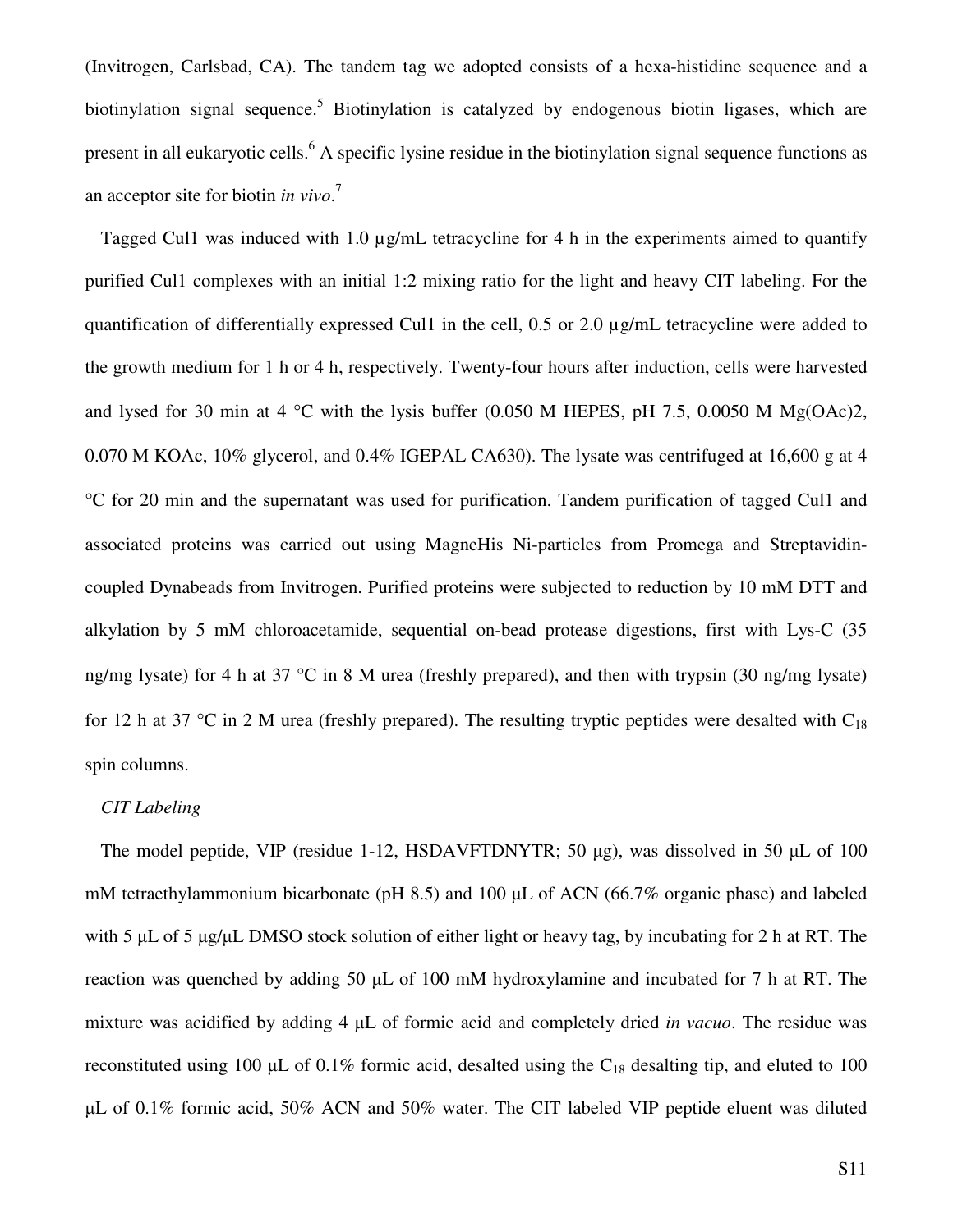<span id="page-11-0"></span>(~X20), and analyzed by various mass spectrometers. The iTRAQ-113 reagent labeling was performed using the same conditions for the CIT reagents.

An aliquot of 1 µg of the protein digest was labeled using light or heavy CIT reagents under the same solvent system used for the model peptide, and mixed with a 1:1 ratio. The combined samples were desalted, and injected to a nanoLC-LTQ-Orbitrap mass spectrometer (Thermo Scientific, San Jose, CA) at Caltech. Approximately 3 µg of Cul1 digests were labeled by light or heavy CIT reagents with the 1:2 ratio under the same solvent system used for the model peptide. After conjugation, light and heavy CITlabeled Cul1 digests were combined, desalted and injected to a nanoLC-LTQ-Orbitrap mass spectrometer at Caltech. For HCD/CID experiments, differentially expressed Cul1 digest samples were labeled by light or heavy CIT reagents. The resulting peptides were subject to a nanoLC-LTQ-Orbitrap XL mass spectrometer (Thermo Scientific, San Jose, CA) at UCLA for HCD/CID analyses.

#### **6. Instrumentation Setup**

Matrix-assisted laser desorption/ionization time-of-flight (MALDI TOF) spectra were acquired using Voyager DE-Pro mass spectrometer (Applied Biosystems, Foster City, CA) in the reflectron mode with a 20 kV acceleration voltage, a 150 ns delay extraction time and a 75% grid voltage. A 0.5 µL sample of the derivatized peptide solution was mixed with 0.5  $\mu$ L of 10 mg/mL CHCA matrix solution in 0.1% TFA, 50% ACN, and 50% H<sub>2</sub>O and the mixed spots were dried and introduced to the mass spectrometer for analyses. For all spectra, 100 shots were averaged.

PQD experiments via direct infusion for model peptide studies were performed by ion trap scans in an LTQ-FTICR mass spectrometer (Thermo, San Jose, CA) equipped with the Nanomate (Advion BioSciences Inc., Ithaca, NY) nanospray unit. The spraying voltage was 1.4 kV and the gas pressure was 0.3 psi. Critical parameters of the mass spectrometer include capillary voltage 49 V, capillary temperature 200 °C, and tube lens voltage 180 V. Other ion optic parameters were optimized by the auto-tune function in the LTQ tune program for maximizing the signal intensity. The parameters for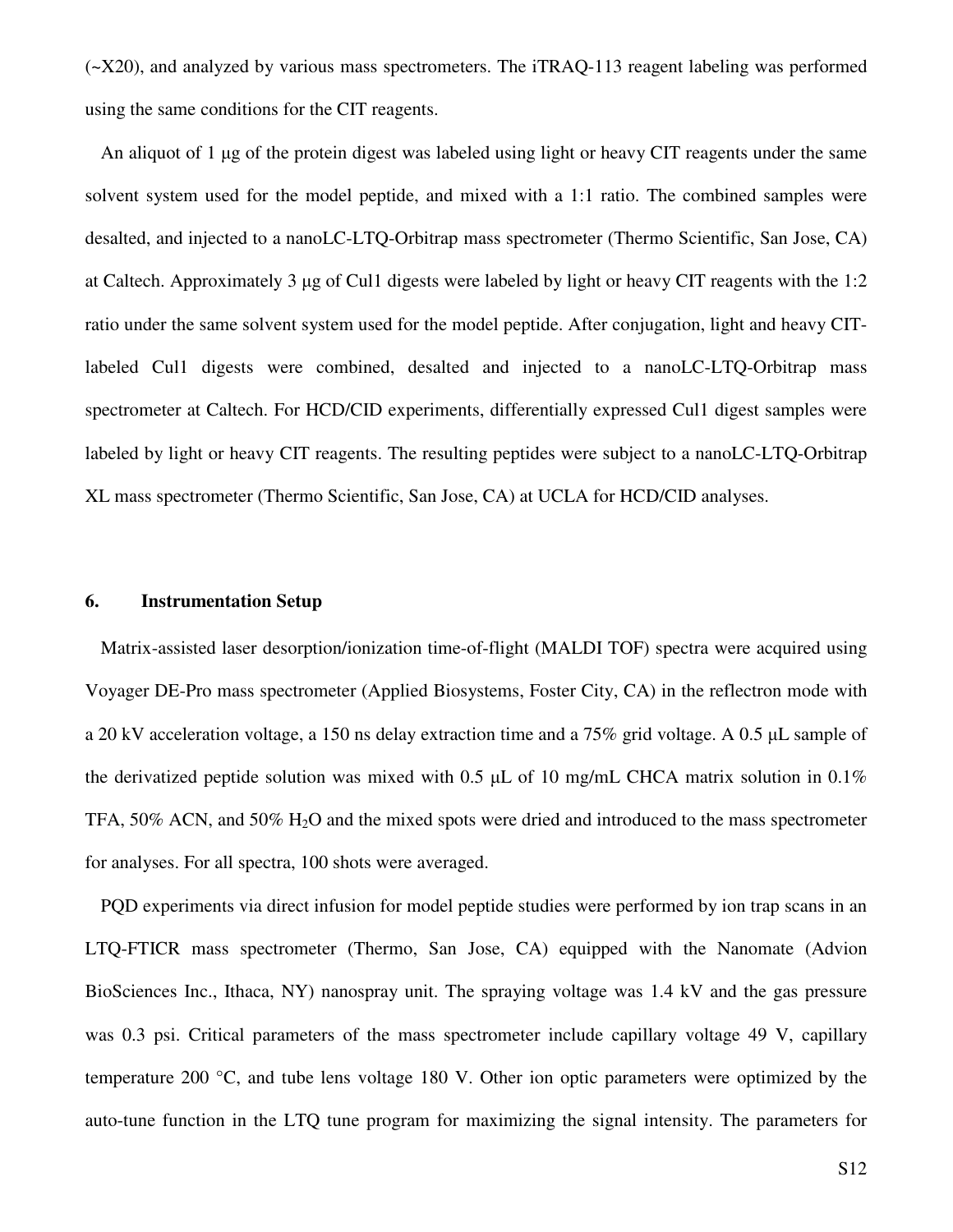PQD experiments are the precursor isolation window 2.0 *m/z*, collision energy 29%, isolation Q 0.70, and activation time 0.1 ms. For PQD spectra, 100 scans were recorded.

The samples were also analyzed by a nanoflow HPLC, Proxeon easy-nLC-System (Proxeon Biosystems) coupled on-line via a nanoelectrospray ion source (Proxeon Biosystems) to an LTQ-Orbitrap mass spectrometer. Samples were loaded onto a  $C_{18}$ -reversed phase column (15 cm long, 75 µm inner diameter, packed in-house with ReproSil-Pur C18-AQ 3 µm resin (Dr. Maisch)) in buffer A (5% ACN, 0.2% formic acid) with a flow rate of 500 nl/min for 24 min and eluted with a linear gradient from 0% to 36% buffer B (80% ACN 0.2% formic acid) over 110 minutes, followed by 10 minutes at 100% buffer B, at a flow rate of 350 nl/min. The column was re-equilibrated with buffer A. Mass spectra were acquired in the positive ion mode applying data-dependent acquisition with automatic switching between survey scan and tandem mass spectrum acquisition. Samples were analyzed with a top 5 method; acquiring one Orbitrap survey scan in the mass range of *m/z* 400-1600 followed by MS/MS of the five most intense ions in the LTQ in the mass range of *m/z* 100-1600. The target value in the LTQ-Orbitrap was 500,000 for survey scan at a resolution of 60,000 at *m/z* 400. Fragmentation in the LTQ was performed by PQD with a target value of 5,000 ions. Selected sequenced ions were dynamically excluded for 30 s. General mass spectrometric conditions were: spray voltage, 2.4 kV; no sheath and auxiliary gas flow; ion transfer tube temperature, 200 °C; normalized collision energy (29%) using wide band activation mode for MS/MS. An activation of  $q = 0.55$  and delay time of 0.4 ms were applied in MS/MS acquisitions.<sup>[8](#page-20-0)</sup>

For HCD/CID analyses, CIT-labeled peptides were loaded and washed on a 100 µ*m*×35 mm CVC Microtech (Fontana, CA). Peptide trapping was performed using a New Objective Halo  $C_{18}$  75 $\mu$ m  $\times$  100 mm, 90 Å, 2.7  $\mu$ m (Woburn, MA) column by flushing a mobile phase of 0.1% formic acid in water (A). Peptides were subsequently eluted from the column at 300 nL/min using an Eksigent nanoLC 2D pump (Dublin, CA) with a 110 min gradient  $(0.1\%$  formic acid in water (buffer A) and ACN containing  $0.1\%$ formic acid (buffer B); 0-30% phase B over 90min, 30-80% phase B over 20 min). The HPLC system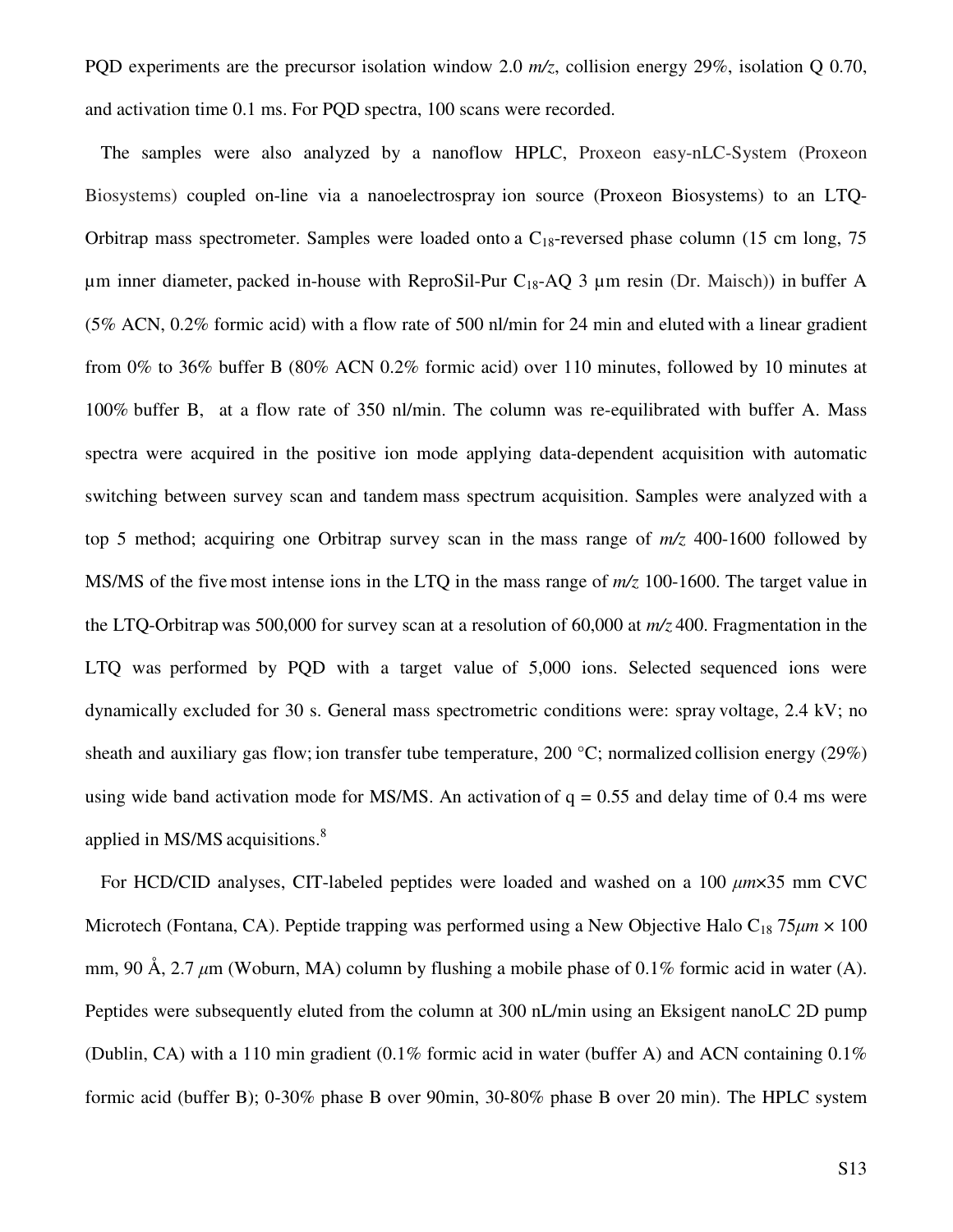<span id="page-13-0"></span>was coupled to an LTQ-Orbitrap XL mass spectrometer and the source conditions were as follows: capillary temperature, 180 °C; capillary voltage, 49 V; ESI spray voltage, 1.8 kV. The automatic gain control target was fixed at 500,000 ions for MS and 50,000 for MS/MS scans. The instrument was operated in data-dependent acquisition mode, with MS survey scan (*m/z* 400-1400*)* performed in the Orbitrap using a resolution set at 60,000. CID and HCD activations were performed on the 3 most abundant ions over 5,000 counts (charge state +1 rejected) using normalized collision energies of 30 and 40, respectively, and detected using the linear ion trap. Ions with masses within 10 ppm of previously fragmented ions were excluded for 120s.

For HCD analysis, a LTQ-Orbitrap Velos mass spectrometer (Thermo, San Jose, CA) was used with an Eksigent nanoLC 2D pump (Dublin, CA) as for HCD/CID analyses. Peptides were eluted from the column at 350 nL/min with a 80 min gradient (0.1% formic acid in water (buffer A) and ACN containing 0.1% formic acid (buffer B); 0-40% phase B over 70 min, 40-80% phase B over 10 min) and sprayed to the mass spectrometer. Samples were analyzed with a top 5 HCD method; acquiring one Orbitrap survey scan in the mass range of *m/z* 400-1800 followed by MS/MS of the five most intense ions in the HCD cell in the mass range of *m/z* 100-1600 at a resolution of 7,500. The target value in the LTQ-Orbitrap was 500,000 for survey scan at a resolution of 60,000 at *m/z* 400. Fragmentation in the HCD cell was performed with a target value of 50,000 ions, 40% normalized collision energy and 2.0 m/z isolation window. Selected sequenced ions were dynamically excluded for 30 s. The critical parameters for the instruments were as follows: source voltage, 2.50 kV; capillary temperature, 180 °C; capillary voltage 49 V.

#### **7. Data Processing**

The raw files from LTQ-Orbitrap mass spectrometers were converted to Mascot generic format (MGF) files using ReAdW4Mascot (version 20090305a, available from the National Institute of Standards and Technology at http://peptide.nist.gov/software/ReAdW4Mascot2\_20090305a.zip). PQD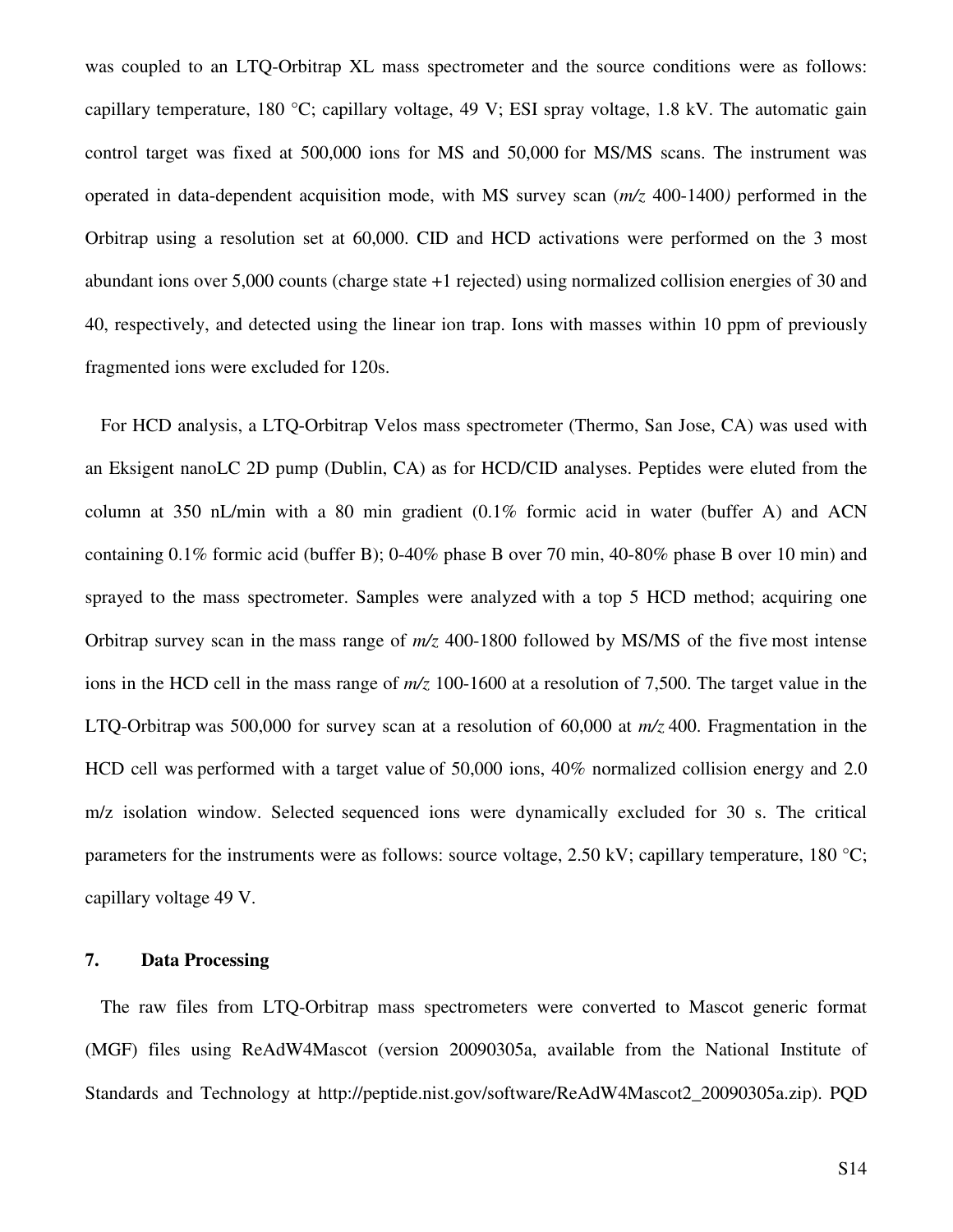<span id="page-14-0"></span>of the CIT labeled model peptide acquired for testing of the linear dependency in reporter ion formation was then analyzed using in-house software and best-fit lines were calculated using linear regression. Error bars are displayed for the middle 95% reported ion ratios. For the five protein mixture, a database was constructed containing the five protein sequences as well as a small contaminant protein database. For the Cul1 pull-down search, a target sequence database was constructed from the human IPI database (version 3.54) and a small contaminant protein database. A decoy database was constructed from the target following the protocol as described elsewhere.<sup>[9](#page-20-0)</sup> The decoy database was then appended to the target and used to estimate the false discovery rate of the database search. The database search was performed using Mascot (version 2.2.06, Matrix Science, http://www.matrixscience.com). The database search parameters were as follows: 0.5 Da fragment ion mass tolerance, 10 ppm precursor ion mass tolerance, trypsin enzyme specificity, up to two missed cleavages, fixed carbamidomethyl (57.02146 Da) modification of cysteine, variable modifications of oxidation (15.99491 Da) of methionine, carbamylation (43.005814 Da) of the N-terminal, and quantitation enabled. The Mascot quantitation parameters were as follows: fixed the N-terminal modification of 279.210745 Da with reporter ions at *m/z* 164.1188 and 169.1502, respectively. Reported proteins have at least one unique peptide sequence and two peptide ratios. Reported peptide ratios are included for those peptides whose score is above the homology level and outlier peptide ratios are discarded using the Mascot auto outlier detection. Reported Mascot protein quantitation ratios are the median of the top scoring peptide reporter ion ratios. The confidence intervals at 95% confidence level were determined by the home-built pearl script using the Bootstrap algorithm as implemented in pearl $(x,y)$  2.7.2.0.

#### **8. Density Functional Calculation**

The formation of the reporter ion is simulated by the *N*-protonated *N,N*-dimethyl-4-(1-methyl-1*H*-1,2,3-triazol-4-yl)butan-1-amine. Initial coarse geometries were constructed by the MC/MM conformer search using Macromol 8.0 (Schrödinger Inc., Portland, OR, USA) as implemented in Maestro 8.0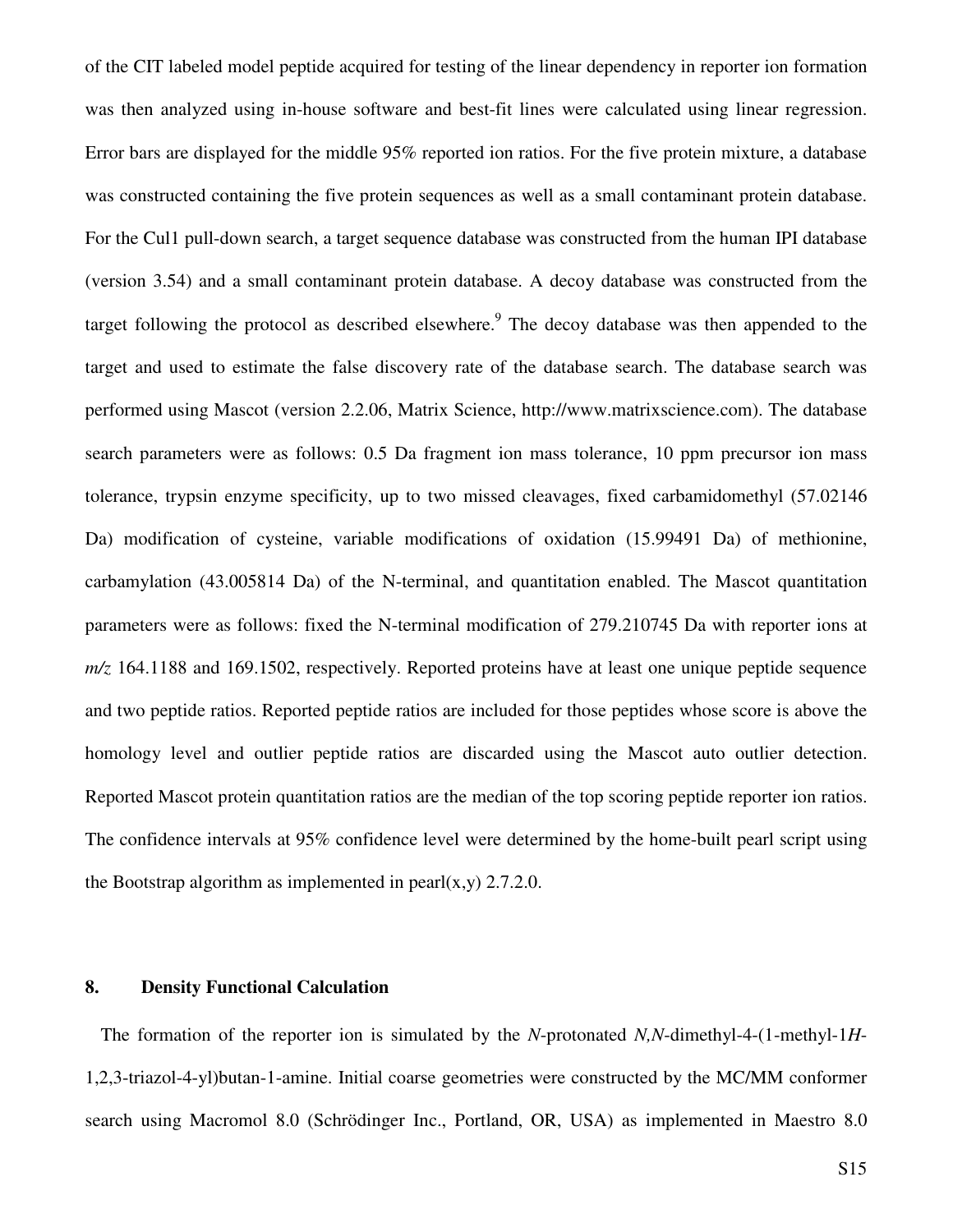(Schrödinger Inc., Portland, OR, USA). The OPLS 2005 was used for the force field model. Within 5 kcal/mol energy, all low energy conformers were initially recorded. Low energy conformers were selected for further structure optimization by density functional theory (DFT). Each conformer was subject to a geometry optimization using Jaguar 7.5 (Schrödinger Inc., Portland, OR, USA) at the B3LYP/6-311++G(d,p) level. Thermochemical parameters of optimized conformers were estimated by vibrational frequency calculation at 1 atm and 298.15 K at the same level of theory. The transition state structures were searched using the QST method by interpolating initial guesses for reactants, products and transition states. All calculations were performed using computational resources kindly provided by the Material and Process simulation center at the Beckman Institute, Caltech.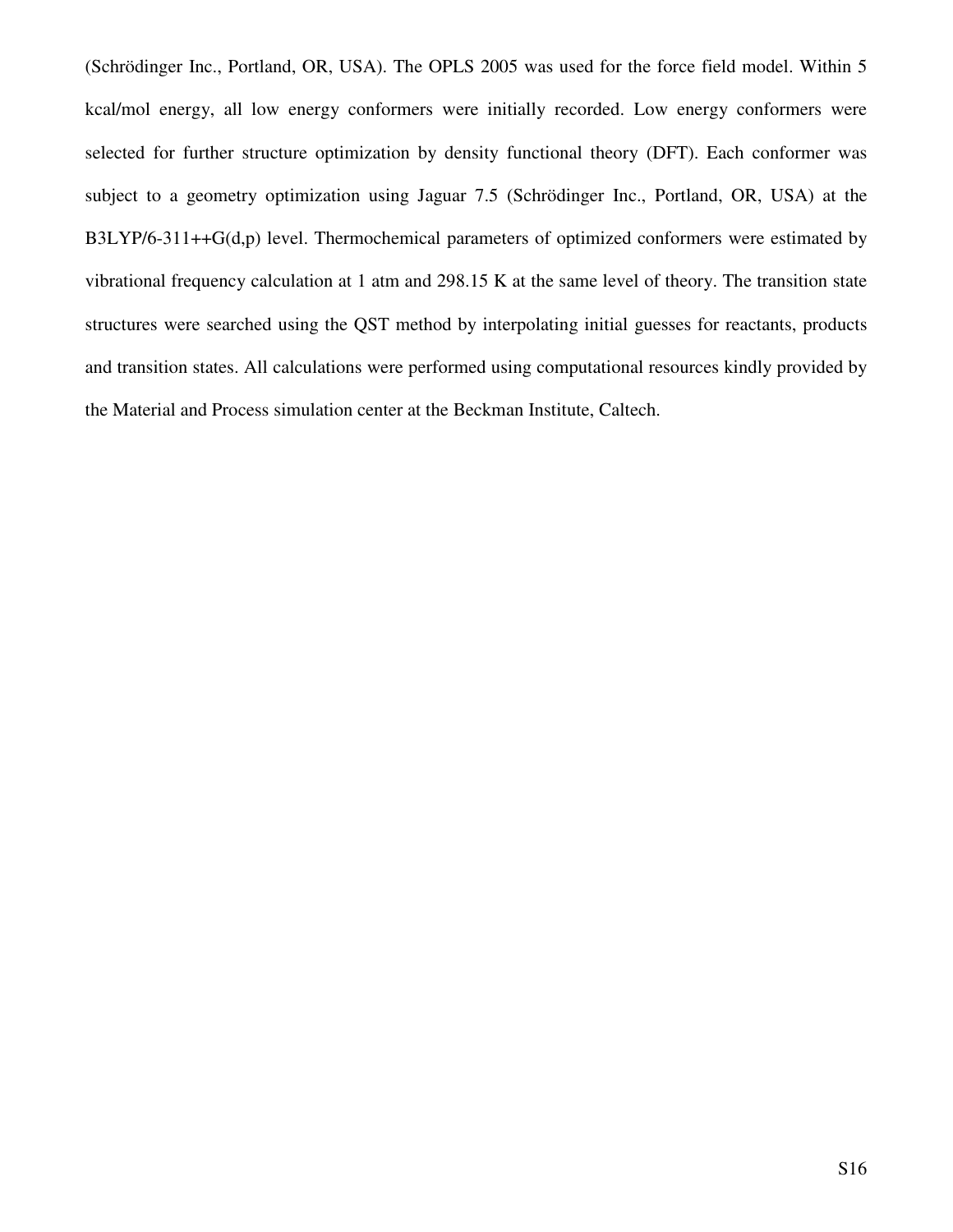# <span id="page-16-0"></span>**9. Cartesian Coordinates of DFT Optimized Model Systems**

All structures were optimized by the B3LYP/6-311++G(d,p) level of theory.

# 1) Reactant

|                 |                 | angstroms       |                 |
|-----------------|-----------------|-----------------|-----------------|
| atom            | X               | У               | Ζ               |
| N1              | 1.3378230058    | 1.1723051240    | $-1.8024698392$ |
| C <sub>2</sub>  | $-0.0629676997$ | 1.5132733209    | $-2.1984521898$ |
| C3              | 1.4656684295    | $-0.2796917251$ | $-1.4780601238$ |
| C <sub>4</sub>  | 1.8408983511    | 2.0507353878    | $-0.6744919783$ |
| C <sub>5</sub>  | 2.2377104457    | 3.4659278441    | $-1.1400895017$ |
| C <sub>6</sub>  | 3.7521721248    | 3.7368693445    | $-1.2316306171$ |
| C7              | 4.5909867621    | 2.7848483225    | $-2.1135964343$ |
| H8              | $-0.7388229186$ | 1.2628353367    | $-1.3803908379$ |
| H <sub>9</sub>  | $-0.3257265354$ | 0.9424578502    | $-3.0878938414$ |
| H10             | 5.6250327369    | 3.1363732819    | $-2.1051606316$ |
| H11             | 3.8818645436    | 4.7618501939    | $-1.5911611586$ |
| H12             | 4.6191390850    | 1.7854593289    | $-1.6645966977$ |
| C13             | 4.1323001212    | 2.6475962527    | $-3.5331461445$ |
| C14             | 4.6629211763    | 3.1084022064    | $-4.7187392055$ |
| N15             | 3.8202480429    | 2.6536925068    | $-5.6813765904$ |
| N16             | 2.8201422634    | 1.9526548570    | $-5.1525067194$ |
| N17             | 3.0085582355    | 1.9460337336    | $-3.8563937191$ |
| H18             | 5.5413189394    | 3.6896777795    | $-4.9424101893$ |
| C19             | 3.9059421071    | 2.8311772357    | $-7.1313110211$ |
| H20             | 3.9975408588    | 1.8578717122    | $-7.6116644340$ |
| H21             | 3.0097519476    | 3.3362482810    | $-7.4891386668$ |
| H22             | 4.7827886419    | 3.4353453166    | $-7.3542535708$ |
| H23             | $-0.1289385801$ | 2.5760735228    | $-2.4211008542$ |
| H24             | 2.5153601615    | $-0.5156446294$ | $-1.3096069123$ |
| H25             | 0.8861759251    | $-0.5058095374$ | $-0.5826119503$ |
| H26             | 1.0923225524    | $-0.8651563082$ | $-2.3170852985$ |
| H <sub>27</sub> | 1.0463999570    | 2.0768828191    | 0.0732203034    |
| H28             | 2.6905548437    | 1.5315446748    | $-0.2288663027$ |
| H29             | 1.7649350548    | 3.6867614214    | $-2.1008627154$ |
| H30             | 1.8158404483    | 4.1865797885    | $-0.4357196883$ |
| H31             | 4.1791760855    | 3.7121232108    | $-0.2236838232$ |
| H32             | 1.9570279710    | 1.3760677814    | $-2.6511743781$ |

 The zero point energy (ZPE): 181.178 kcal/mol is not included in U, H, or G in the table below

#### $T = 298.15 K$

|                                                                         |                                                                          | Cv     | S       | H     | G         | ln(O)    |  |  |
|-------------------------------------------------------------------------|--------------------------------------------------------------------------|--------|---------|-------|-----------|----------|--|--|
|                                                                         |                                                                          |        |         |       |           |          |  |  |
| trans.                                                                  | 0.889                                                                    | 2.981  | 41.522  | 1.481 | $-10.899$ | 18.39467 |  |  |
| rot.                                                                    | 0.889                                                                    | 2.981  | 31.563  | 0.889 | $-8.522$  | 14.38288 |  |  |
| vib.                                                                    | 6.568                                                                    | 44.348 | 40.636  | 6.568 | $-5.548$  | 9.36330  |  |  |
| elec.                                                                   | 0.000                                                                    | 0.000  | 0.000   | 0.000 | 0.000     | 0.00000  |  |  |
| total                                                                   | 8.346                                                                    | 50.309 | 113.721 | 8.938 | $-24.968$ | 42.14084 |  |  |
| $-573.022984$ hartrees<br>Total internal energy, Utot (SCFE + ZPE + U): |                                                                          |        |         |       |           |          |  |  |
|                                                                         |                                                                          |        |         |       |           |          |  |  |
| $-573.022040$ hartrees<br>Total enthalpy, Htot (Utot + $pV$ ):          |                                                                          |        |         |       |           |          |  |  |
|                                                                         | $-573.076073$ hartrees<br>Total Gibbs free energy, Gtot (Htot - $T*S$ ): |        |         |       |           |          |  |  |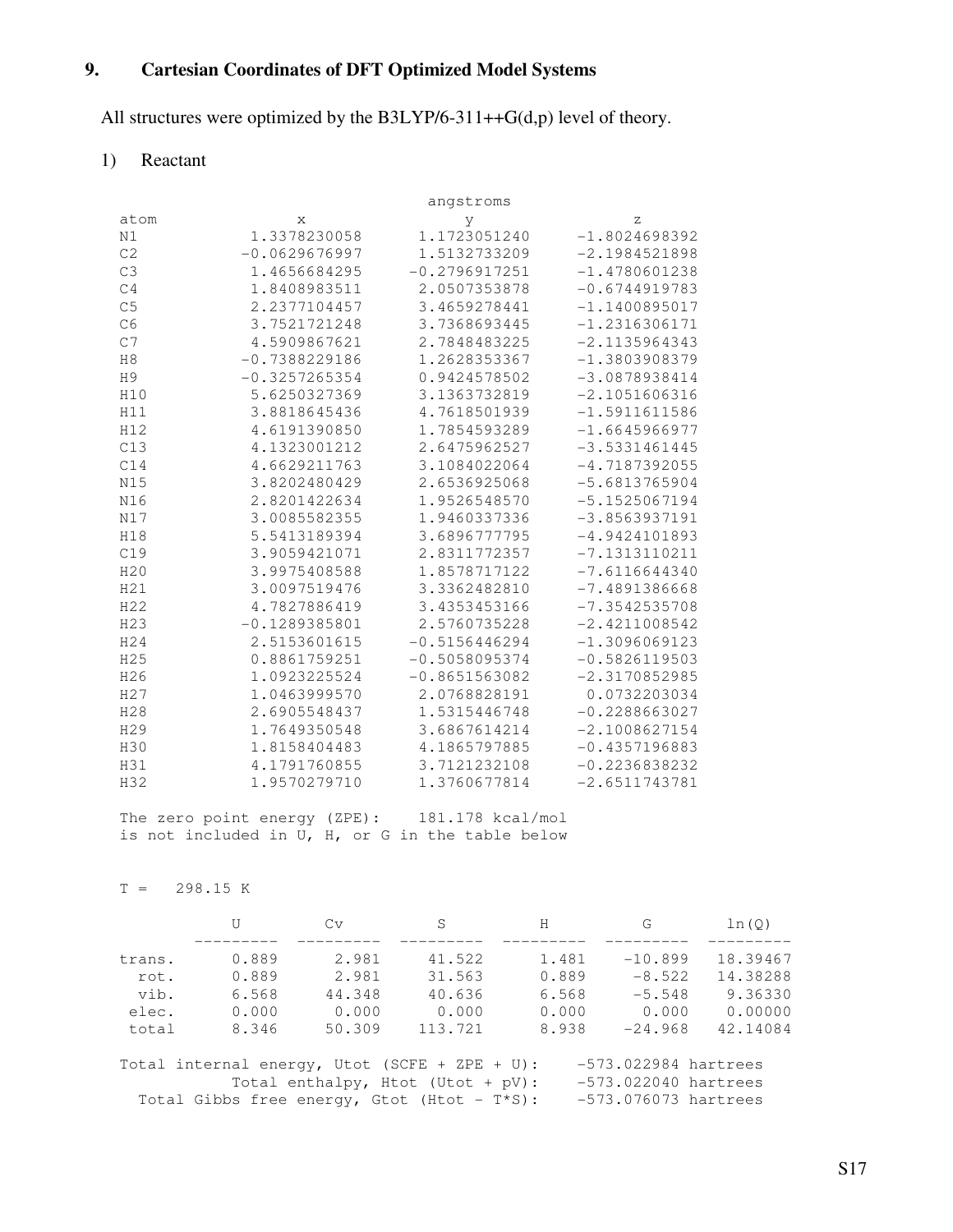|                 |                 | angstroms       |                 |
|-----------------|-----------------|-----------------|-----------------|
| atom            | X               | y               | Ζ               |
| C1              | $-2.6041842460$ | 1.0544796483    | $-1.1194187389$ |
| N <sub>2</sub>  | $-1.5579899142$ | 1.1108219162    | $-0.2595038202$ |
| N <sub>3</sub>  | $-1.1874925718$ | $-0.0797439873$ | 0.1274401846    |
| N <sub>4</sub>  | $-2.0021185818$ | $-0.9348210093$ | $-0.4855180876$ |
| C <sub>5</sub>  | $-2.9006267189$ | $-0.2845250729$ | $-1.2696915238$ |
| C <sub>6</sub>  | $-1.8602118951$ | $-2.3744454219$ | $-0.2631524588$ |
| H7              | $-3.6482458388$ | $-0.8016398124$ | $-1.8474004714$ |
| H8              | $-1.6416106769$ | $-2.8732714384$ | $-1.2072862316$ |
| H <sub>9</sub>  | $-2.7790153610$ | $-2.7730587377$ | 0.1668462654    |
| H10             | $-1.0352481236$ | $-2.5176992799$ | 0.4302920384    |
| C11             | $-0.6308338039$ | 2.8133139270    | 0.4072010224    |
| C12             | $-3.1669175845$ | 2.3160926647    | $-1.6932156524$ |
| C13             | $-2.7593690749$ | 3.5439864973    | $-0.8631877832$ |
| C14             | $-1.2365024023$ | 3.7083118676    | $-0.6581010269$ |
| H15             | 0.2892146950    | 2.2786355962    | 0.2471789613    |
| H16             | $-1.1402488051$ | 2.6667342068    | 1.3455253218    |
| H17             | $-4.2563193161$ | 2.2497315384    | $-1.7472710539$ |
| H18             | $-2.8133754008$ | 2.4356246984    | $-2.7239595237$ |
| H19             | $-3.1301205978$ | 4.4354356608    | $-1.3735370266$ |
| H20             | $-3.2582460283$ | 3.5143892722    | 0.1115370915    |
| H21             | $-1.0565026365$ | 4.7480373111    | $-0.3778430109$ |
| H22             | $-0.7106663248$ | 3.5515574565    | $-1.6042725096$ |
| N23             | 0.5922876320    | 4.2049968666    | 1.4269163409    |
| C24             | 1.0286171012    | 3.5706943350    | 2.6834534042    |
| C25             | 1.7189277228    | 4.6446919132    | 0.5848468104    |
| H26             | 0.1594706697    | 3.3314362111    | 3.2979028429    |
| H <sub>27</sub> | 1.6974768779    | 4.2206227658    | 3.2562720187    |
| H28             | 1.5601863403    | 2.6446606922    | 2.4536317916    |
| H29             | 2.3023665369    | 3.7719250716    | 0.2833477133    |
| H30             | 2.3806880243    | 5.3336363262    | 1.1193368335    |
| H31             | 1.3436861936    | 5.1420963168    | $-0.3101004968$ |
| H32             | 0.0020818173    | 5.0044351458    | 1.6451627981    |

Imaginary vibrational frequency: -451.28 cm\*\*-1

 The zero point energy (ZPE): 179.336 kcal/mol is not included in U, H, or G in the table below

 $T = 298.15 K$ 

|        |       | Cv     | S       | H     | G         | ln(0)    |
|--------|-------|--------|---------|-------|-----------|----------|
|        |       |        |         |       |           |          |
| trans. | 0.889 | 2.981  | 41.522  | 1.481 | $-10.899$ | 18.39467 |
| rot.   | 0.889 | 2.981  | 31.944  | 0.889 | $-8.635$  | 14.57465 |
| vib.   | 7.296 | 46.706 | 48.442  | 7.296 | $-7.147$  | 12.06272 |
| elec.  | 0.000 | 0.000  | 0.000   | 0.000 | 0.000     | 0.00000  |
| total  | 9.073 | 52.668 | 121.908 | 9.666 | $-26.681$ | 45.03204 |
|        |       |        |         |       |           |          |

 Total internal energy, Utot (SCFE + ZPE + U): -572.969213 hartrees Total enthalpy, Htot (Utot + pV): -572.968269 hartrees Total Gibbs free energy, Gtot (Htot - T\*S): -573.026191 hartrees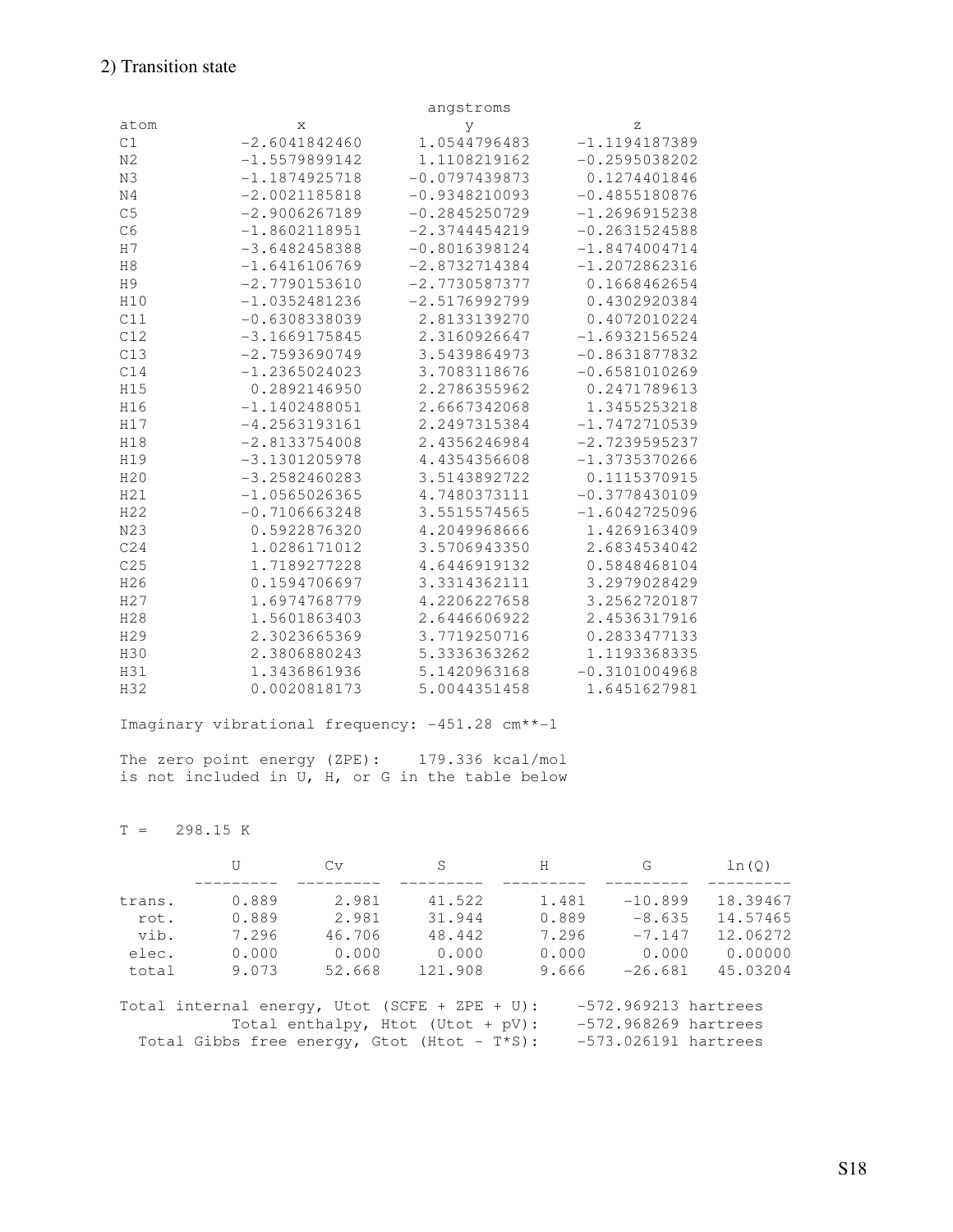# 3) Product I: 2-methyl-4,5,6,7-tetrahydro-2H-[1,2,3]triazolo[1,5-a]pyridin-8-ium (reporter ion)

|                |                 | angstroms       |                 |
|----------------|-----------------|-----------------|-----------------|
| atom           | X               | У               | Ζ               |
| C1             | $-2.5004769446$ | 1.2031337574    | $-1.2609782572$ |
| N <sub>2</sub> | $-1.8896131518$ | 1.6261477460    | $-0.1158108415$ |
| N <sub>3</sub> | $-1.2521044682$ | 0.6623024704    | 0.5146893836    |
| N <sub>4</sub> | $-1.4441149367$ | $-0.4048904562$ | $-0.2267839541$ |
| C <sub>5</sub> | $-2.1991135267$ | $-0.1403216784$ | $-1.3256155941$ |
| C <sub>6</sub> | $-0.8497742704$ | $-1.6873934675$ | 0.1781659719    |
| H7             | $-2.4590602782$ | $-0.8940797615$ | $-2.0498189669$ |
| H8             | $-0.1189425949$ | $-1.9959482718$ | $-0.5685929154$ |
| H9             | $-1.6390201794$ | $-2.4325398530$ | 0.2687750186    |
| H10            | $-0.3643878976$ | $-1.5349802048$ | 1.1384700574    |
| C11            | $-1.9450974004$ | 2.9956376917    | 0.4512238036    |
| C12            | $-3.2649716362$ | 2.1392095081    | $-2.1447990530$ |
| C13            | $-3.6038139186$ | 3.4459709350    | $-1.4050222894$ |
| C14            | $-2.3850020916$ | 3.9750457339    | $-0.6367233053$ |
| H15            | $-0.9553380281$ | 3.2182941144    | 0.8480096489    |
| H16            | $-2.6568954783$ | 2.9668235114    | 1.2791620408    |
| H17            | $-4.1670305321$ | 1.6409720658    | $-2.5067027692$ |
| H18            | $-2.6509531315$ | 2.3546502561    | $-3.0264957638$ |
| H19            | $-3.9433108849$ | 4.1873575553    | $-2.1293458509$ |
| H20            |                 | 3.2761145219    | $-0.7127186426$ |
| H21            | $-2.6161431288$ | 4.9266561247    | $-0.1546590078$ |
| H22            | $-1.5550486853$ | 4.1611591605    | $-1.3260235595$ |
|                | $-4.4350134593$ |                 |                 |

The zero point energy (ZPE): 121.442 kcal/mol is not included in U, H, or G in the table below

 $T = 298.15 K$ 

|        | U     | Cv     | S      | H     | G         | ln(0)    |
|--------|-------|--------|--------|-------|-----------|----------|
|        |       |        |        |       |           |          |
| trans. | 0.889 | 2.981  | 40.680 | 1.481 | $-10.648$ | 17.97112 |
| rot.   | 0.889 | 2.981  | 29.241 | 0.889 | $-7.830$  | 13.21471 |
| vib.   | 3.780 | 28.001 | 23.261 | 3.780 | $-3.155$  | 5.32508  |
| elec.  | 0.000 | 0.000  | 0.000  | 0.000 | 0.000     | 0.00000  |
| total  | 5.558 | 33.962 | 93.182 | 6.150 | $-21.632$ | 36.51092 |
|        |       |        |        |       |           |          |

| Total internal energy, Utot (SCFE + ZPE + U):  | $-437.889571$ hartrees |
|------------------------------------------------|------------------------|
| Total enthalpy, Htot (Utot + $pV$ ):           | $-437.888627$ hartrees |
| Total Gibbs free energy, Gtot (Htot - $T*S$ ): | $-437.932901$ hartrees |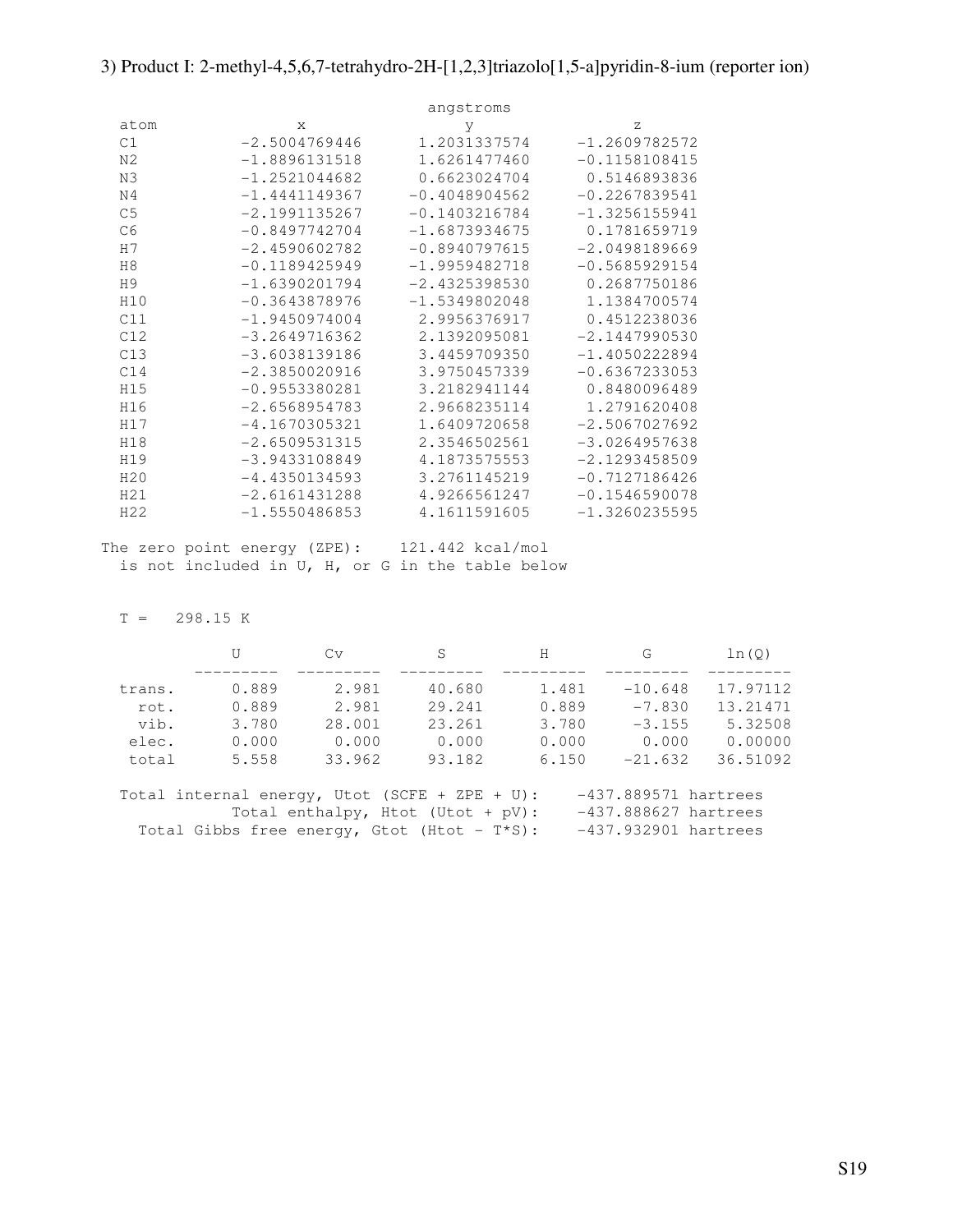# 4) Product II: dimethylamine

|                 |              | angstroms    |                 |
|-----------------|--------------|--------------|-----------------|
| atom            | X            | V            | Z.              |
| N23             | 1.1266745940 | 3.6313289106 | 1.5354574288    |
| C <sub>24</sub> | 1.4245055540 | 2.7223683368 | 2.6354993163    |
| C <sub>25</sub> | 2.1306322775 | 3.6108186510 | 0.4787356059    |
| H26             | 0.6622602060 | 2.8211127866 | 3.4117687676    |
| H <sub>27</sub> | 2.4147072872 | 2.8854224495 | 3.0967179610    |
| H28             | 1.3950939160 | 1.6907830016 | 2.2715297716    |
| H <sub>29</sub> | 2.1375066420 | 2.6247497587 | 0.0042594286    |
| H30             | 3.1566440547 | 3.8190464459 | 0.8305161802    |
| H31             | 1.8735199140 | 4.3451286367 | $-0.2881029631$ |
| H32             | 1.0138958118 | 4.5752239952 | 1.8873702930    |

 The zero point energy (ZPE): 57.706 kcal/mol is not included in U, H, or G in the table below

#### $T = 298.15 K$

|                                                                         |       | Cv     | S                                              | H     | G                      | ln(0)    |
|-------------------------------------------------------------------------|-------|--------|------------------------------------------------|-------|------------------------|----------|
|                                                                         |       |        |                                                |       |                        |          |
| trans.                                                                  | 0.889 | 2.981  | 37.342                                         | 1.481 | $-9.652$               | 16.29104 |
| rot.                                                                    | 0.889 | 2.981  | 22.331                                         | 0.889 | $-5.769$               | 9.73727  |
| vib.                                                                    | 1,000 | 8.005  | 5.277                                          | 1,000 | $-0.573$               | 0.96699  |
| elec.                                                                   | 0.000 | 0.000  | 0.000                                          | 0.000 | 0.000                  | 0.00000  |
| total                                                                   | 2.778 | 13.966 | 64.949                                         | 3.370 | $-15.994$              | 26.99530 |
|                                                                         |       |        |                                                |       |                        |          |
| $-135.113157$ hartrees<br>Total internal energy, Utot (SCFE + ZPE + U): |       |        |                                                |       |                        |          |
| $-135.112213$ hartrees<br>Total enthalpy, Htot (Utot + pV):             |       |        |                                                |       |                        |          |
|                                                                         |       |        | Total Gibbs free energy, Gtot (Htot - $T*S$ ): |       | $-135.143072$ hartrees |          |